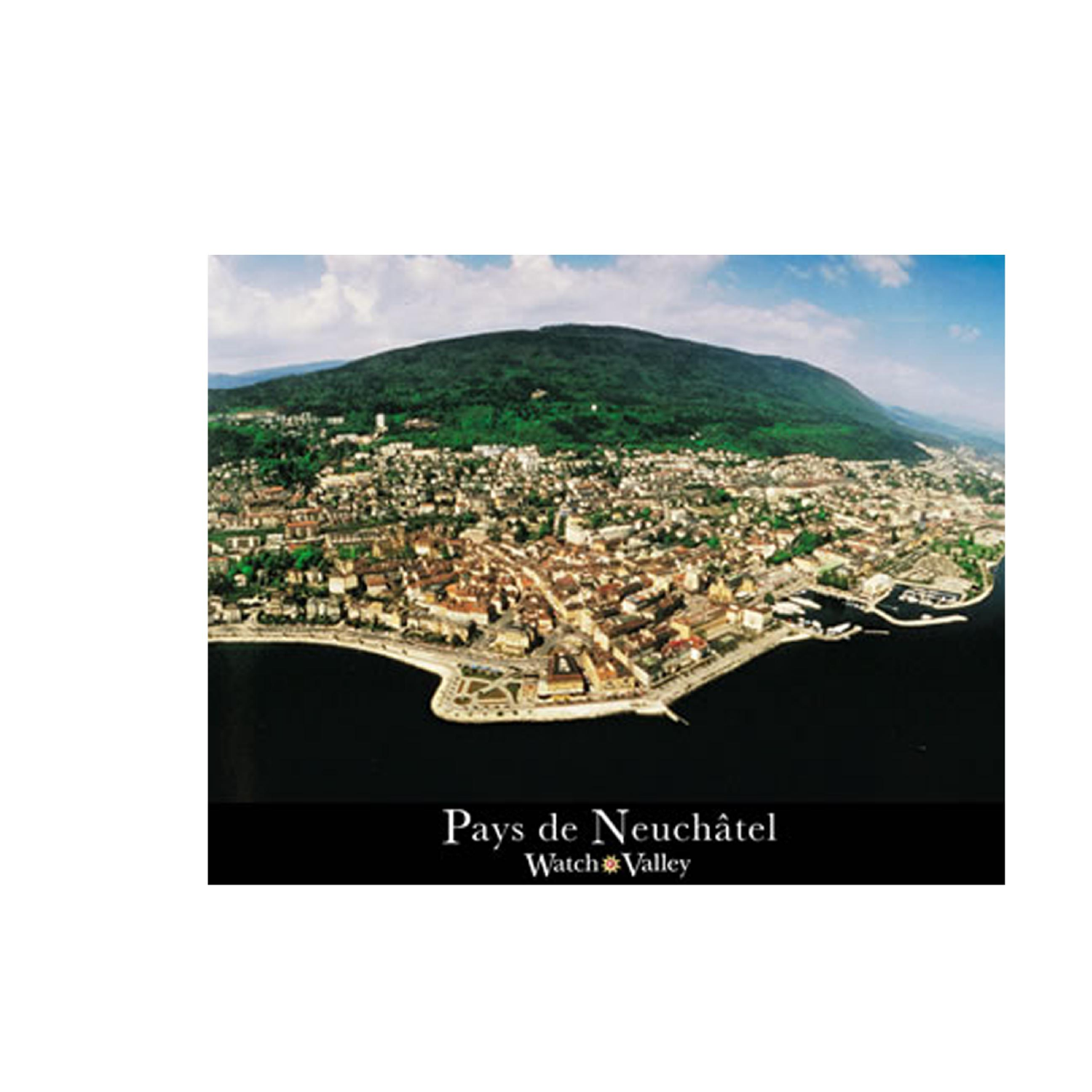

# **Course at the University of Neuchâtel**

### **"***The Importance of Socio-legal Perspectives in Legal Studies: Building Capacities"*

An International Course, organised by the Commission on Legal Pluralism in collaboration with the Commission Interface of the Swiss Society for Social Anthropology and hosted by the Anthropology Institute, University of Neuchâtel, Switzerland, August 26-29, 2009

### **Overview**

Socio-legal research and the study of legal pluralism (the existence of plural normative orders) are indispensable to our understanding of how legal institutions can be improved to achieve social justice and to explore the possible merits and challenges of available alternatives. The academic study and teaching of law on the one hand has in many countries generally focused on legal theory and positive law, that is, the law in the books only. Much effort is invested in the study of new legislation, legal principles, international law and "advanced lessons" from Western legal systems. In much of this, the local picture from daily practice is often ignored or treated as being of secondary importance at best. As such there has been little attention to how law and different normative systems function in the every day lives of the poor and weak and how such functioning can be improved. Most law faculties concentrate on training lawyers for the profession and devote little time, if any, to the way in which law functions under conditions of legal pluralism in practice. This means that legal scholars who are interested in these find themselves isolated when it comes to teaching and research in this area. The academic study and teaching of social anthropology on the other hand rarely focuses explicitly on the ways of how different legal concepts such as international law, state law, religious law or customary law interact with other and what kind of reaction such interplay might institute. Rather, legal questions are either delegated to the law professionals or only discussed from the angle of customary law.

This four-day course will be held for academics and practitioners immediately before the XVIth International Congress of the Commission. The course aims at capacity building on the



Membre de l'Académie suisse des sciences humaines et sociales www.assh.ch

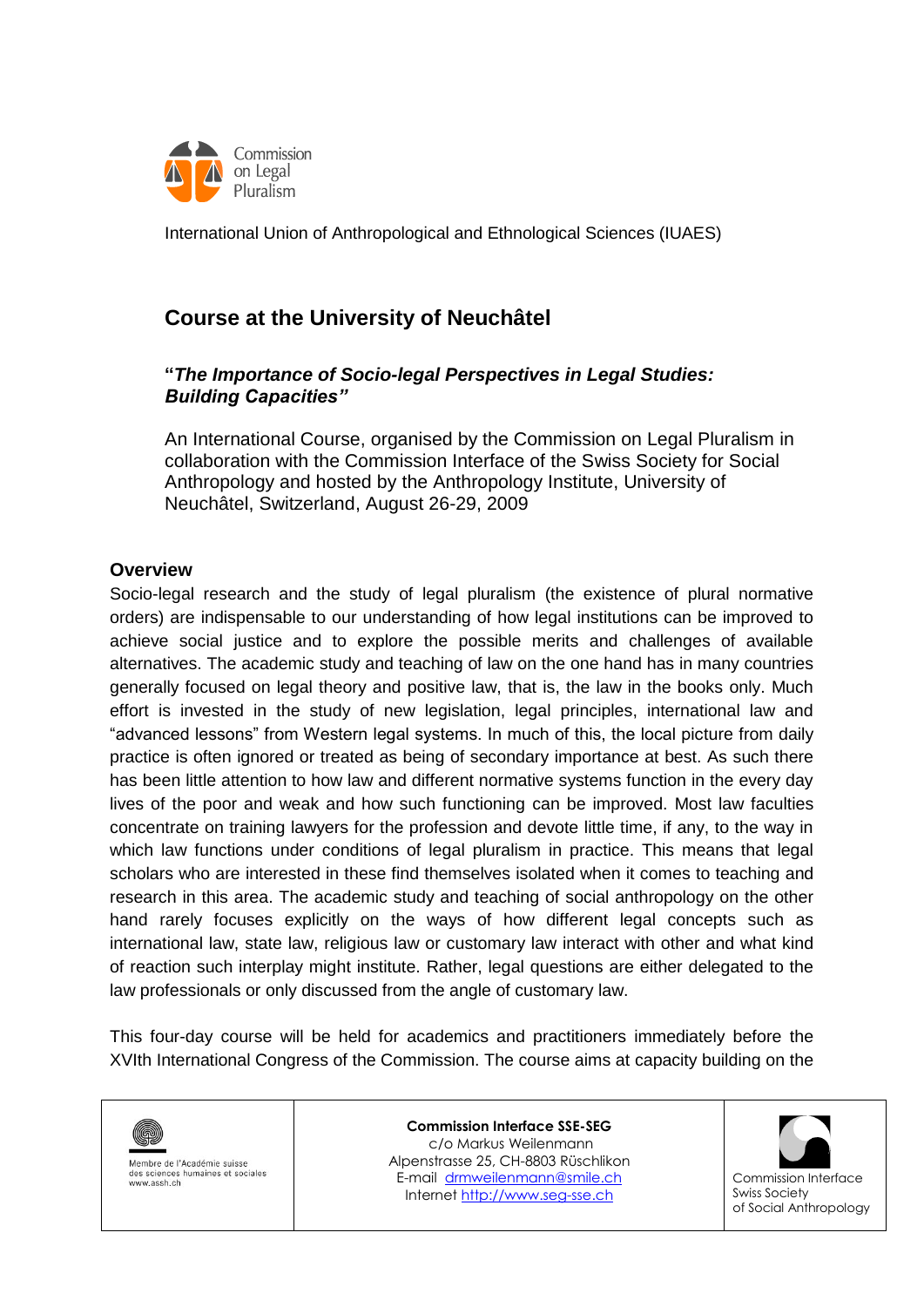

complex issues of legal pluralism by drawing on the expertise of international scholars in the field who attend the conference. It will provide a combination of practical and theoretical insights into some of the central questions and problems facing those concerned with all aspects of social cohesion in plural societies today. The course will enhance the capacity to develop the necessary legal anthropological techniques and skills to understand and reshape problems of legal pluralism. The purpose of the course is to familiarize the participants with current international debates and to offer them a comparative perspective that allows them to rethink their own research and practical work. At the centre of the discussion will be issues of rights protection, dispute management, gender, natural resources management, development, religion, and justice.

This will be the 8th International Course of the Commission, previous courses having been held in Wellington (New Zealand), Accra, Moscow, Arica (Chile), Chiang Mai (Thailand), Fredericton (Canada) and Bogor (Indonesia). It will make use of experience gained in these other courses. The teaching teams consist of senior academics drawn from the Commission**.**  Here, as during the conference, both practitioners and academics of various backgrounds will be brought together. The course aims to provide participants with the opportunity of engaging in a sustained dialogue with like-minded scholars from a diverse, international background as well as access to networks that can help sustain individuals" ongoing research and teaching activities when they return to their home base.

The Course will be hosted by the Anthropology Institute of the University of Neuchâtel, Switzerland.

### **Topics**

### 1. *Theoretical and methodological aspects of legal pluralism*

This session provides an introduction to theoretical and methodological aspects of legal pluralism, one of the most interesting and controversial concepts in the anthropology and sociology of law and legal theory. The session will sensitize the participants to the complexity of the coexistence of legal orders and the empirical and theoretical challenges it raises.



Membre de l'Académie suisse des sciences humaines et sociales www.assh.ch

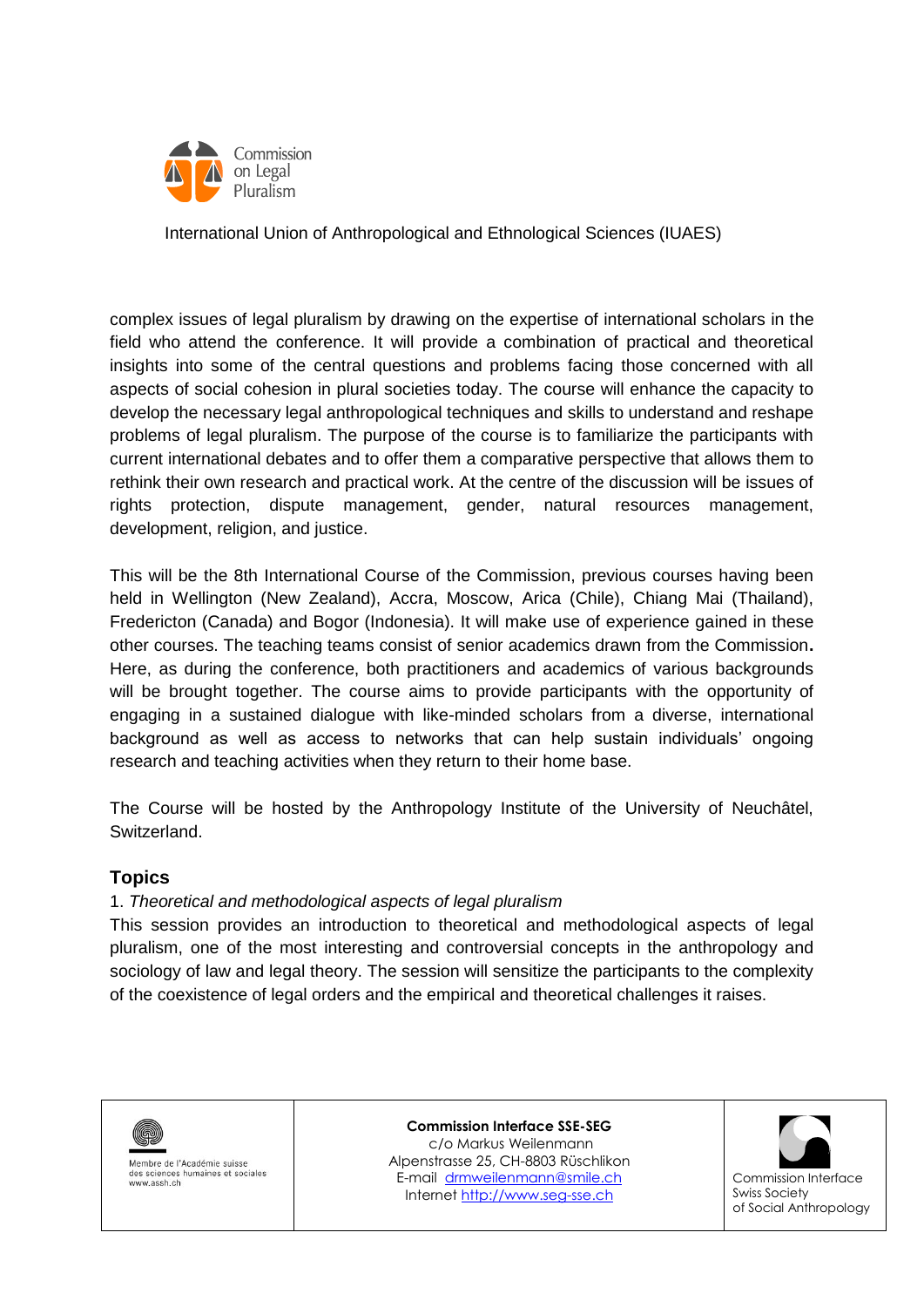

#### 2. *Dispute management*

The course introduces the legal anthropology of disputing in plural legal settings and draws attention to ongoing processes of disputing in a global or transnational environment.

### 3. *Law and religion*

This course section will address the changing arenas within which law and religion intersect and will explore how this entanglement affects plural legal configurations. It will explore the role of religion and religious law in the emergence of conflicts and its potential role in conflict management. The session will also discuss religion as a globalizing factor which has specific local manifestations.

### 4. *Natural resources management*

In most countries, the access-rules to natural resources as well as the corresponding rights of disposal are subject of different normative sets, which might influence each other or which might stay in a permanent competition for social recognition and public legitimacy.

#### 5. *Field trip: (half-day)*

#### 6. *Development*

This session provides insight into the legal mechanisms that are structuring the development political procedures for coping with human and natural disasters. These mechanisms, known under the term "project law", largely determine the ways development agencies identify and administer those "problems" for which a specific solution is sought. In the countries of intervention however, these solutions might then clash with local customary law, religious law or the state law prevailing there.

#### 7. *Gendered perspectives on law*

In this session attention will be paid to the gendered dimensions of law, its impact on women"s and men"s access to resources, including legal institutions. It will be discussed, how gender is socially and legally constructed and the consequences that this has for people"s access rights.



Membre de l'Académie suisse des sciences humaines et sociales www.assh.ch

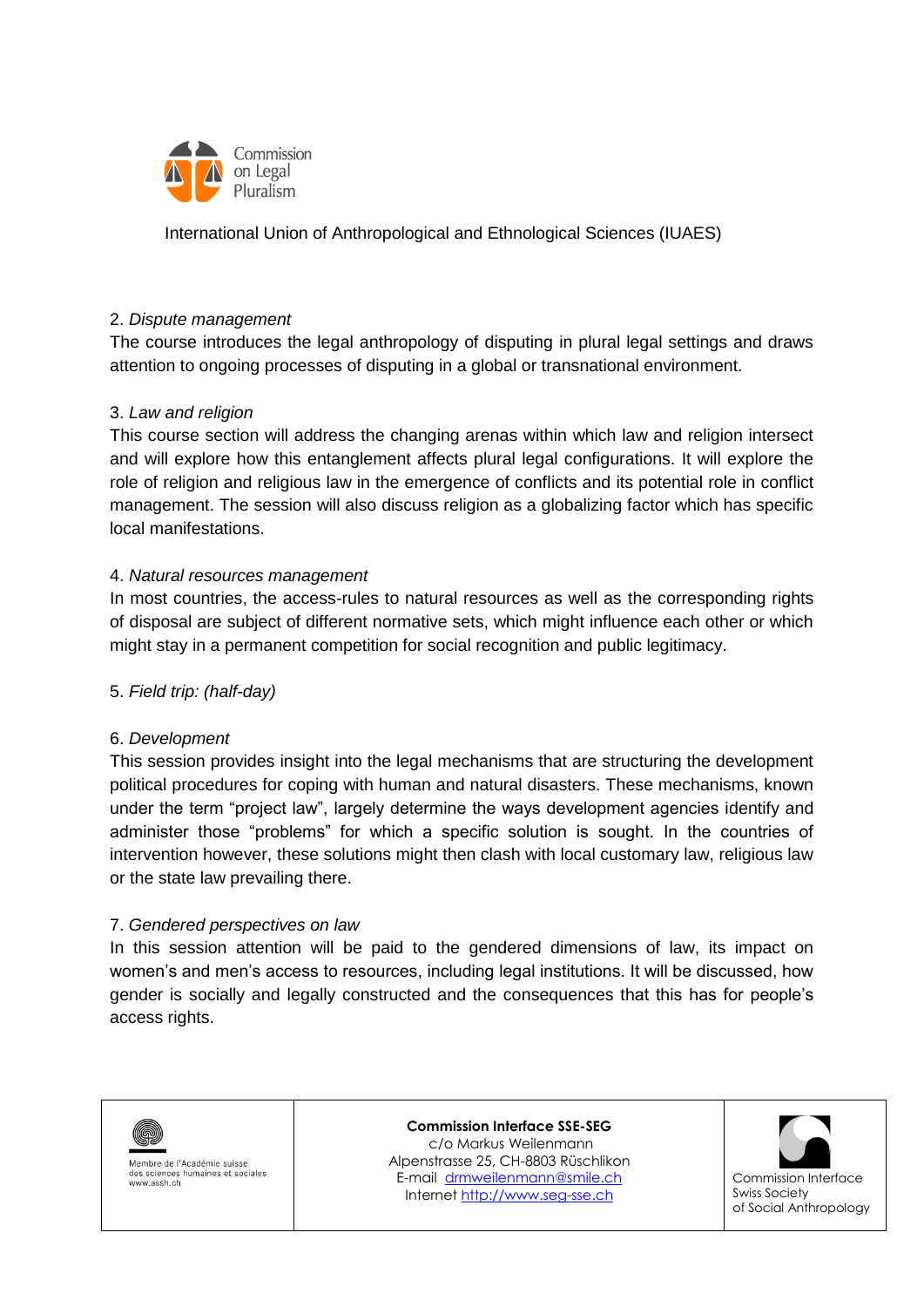

#### 8. *Justice and closing session*

Until now, the question of justice has been largely left to the political and legal philosophy of (the rule of) law and the state. Within the legal anthropological debate however, considerations on ethical questions such as justice play almost no role. This session opens the floor for a debate on "just law".

### **Forms of Sessions**

Generally morning sessions are planned to run from 9.00 to 12.30, with a half-hour break around 10.30 for coffee and other refreshments, and afternoon sessions from 14.00 pm to 17.00 with a half-hour break around 15.30.

The organisers have thought it best to ask instructors to decide how their sessions will be structured. Some may give both the presentations at the start, and devote the rest of the time to discussion. Some may have a discussion after each presentation. Some may propose specific questions for discussion. Some may divide the group into smaller groups for discussions, perhaps with everyone returning at the end for each group to report.

## **SESSION LEADERS, ORGANISERS AND DISCUSSANTS**

Franz von Benda-Beckmann (Project Group Legal Pluralism, Max Planck Institute for Social Anthropology, Halle/Saale, Germany: [fbenda@eth.mpg.de\)](mailto:fbenda@eth.mpg.de)

Keebet von Benda-Beckmann (Project Group Legal Pluralism, Max Planck Institute for Social Anthropology, Halle/Saale, Germany: [kbenda@eth.mpg.de\)](mailto:kbenda@eth.mpg.de)

Susanne Brandtstädter (Department of Social Anthropology, University of Oslo; Norway: [s.e.brandtstadter@sai.uio.no\)](mailto:s.e.brandtstadter@sai.uio.no)

Anne Griffiths (School of Law, University of Edinburgh, Edinburgh, UK: [anne.griffiths@ed.ac.uk\)](mailto:anne.griffiths@ed.ac.uk)

Julie Stewart (Women"s Law Institute of Southern Africa, University of Zimbabwe, Harare, Zimbabwe: [jstewart@pvtlaw.uz.zw\)](mailto:jstewart@pvtlaw.uz.zw)



Membre de l'Académie suisse des sciences humaines et sociales www.assh.ch

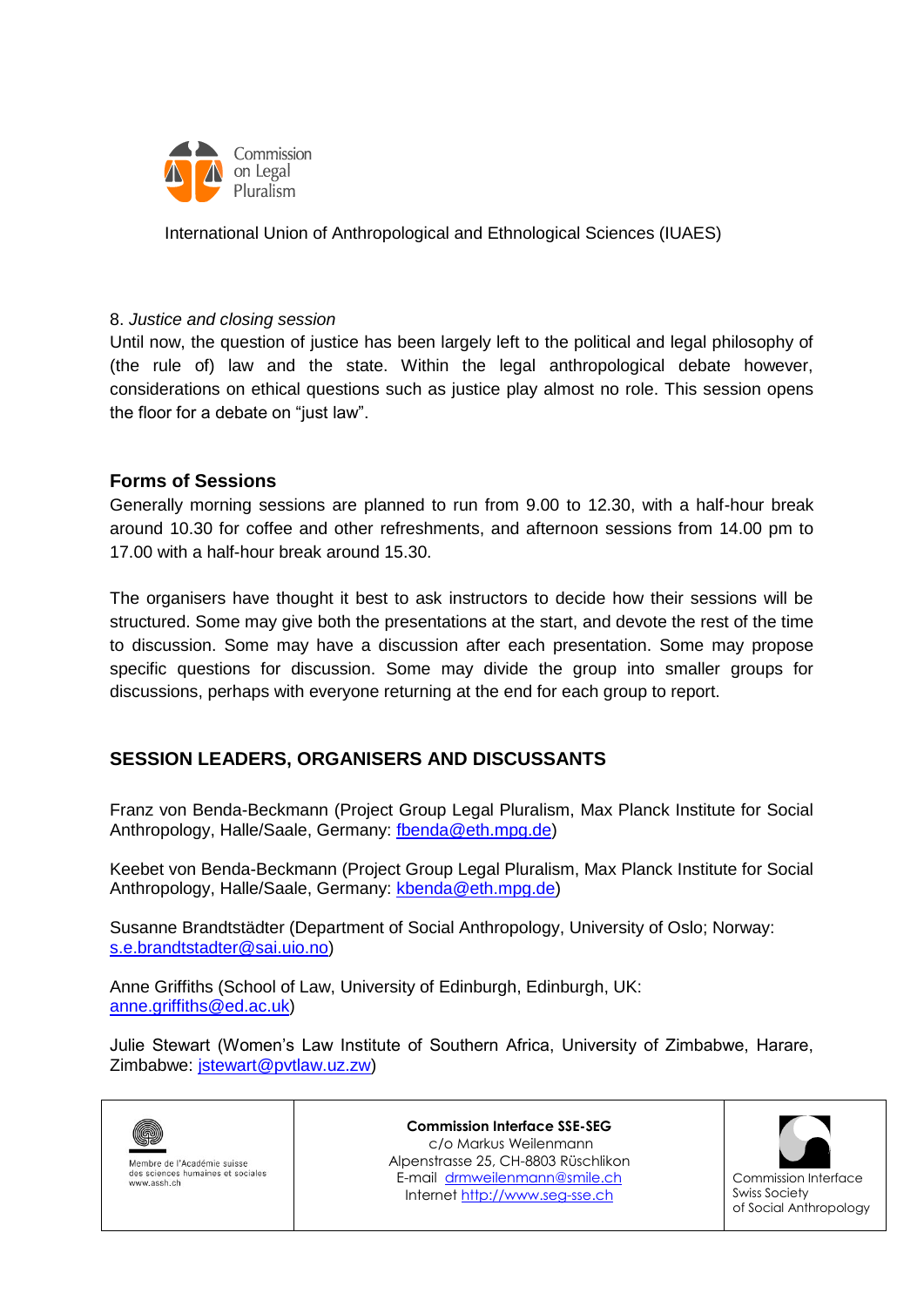

Bertram Turner (Project Group Legal Pluralism, Max Planck Institute for Social Anthropology, Halle/Saale, Germany: [turner@eth.mpg.de\)](mailto:turner@eth.mpg.de)

Shalini Randeria (Department of Social and Cultural Anthropology, University of Zurich, Switzerland: [randeria.shalini@gmail.com\)](mailto:randeria.shalini@gmail.com)

Markus Weilenmann (Office for Conflict Research in Developing Countries; Rüschlikon, Switzerland: [drmweilenmann@smile.ch\)](mailto:drmweilenmann@smile.ch)

Melanie Wiber (Department of Anthropology, University of New Brunswick, Fredericton, Canada: [wiber@unb.ca\)](mailto:wiber@unb.ca)



Membre de l'Académie suisse<br>des sciences humaines et sociales www.assh.ch

**Commission Interface SSE-SEG**

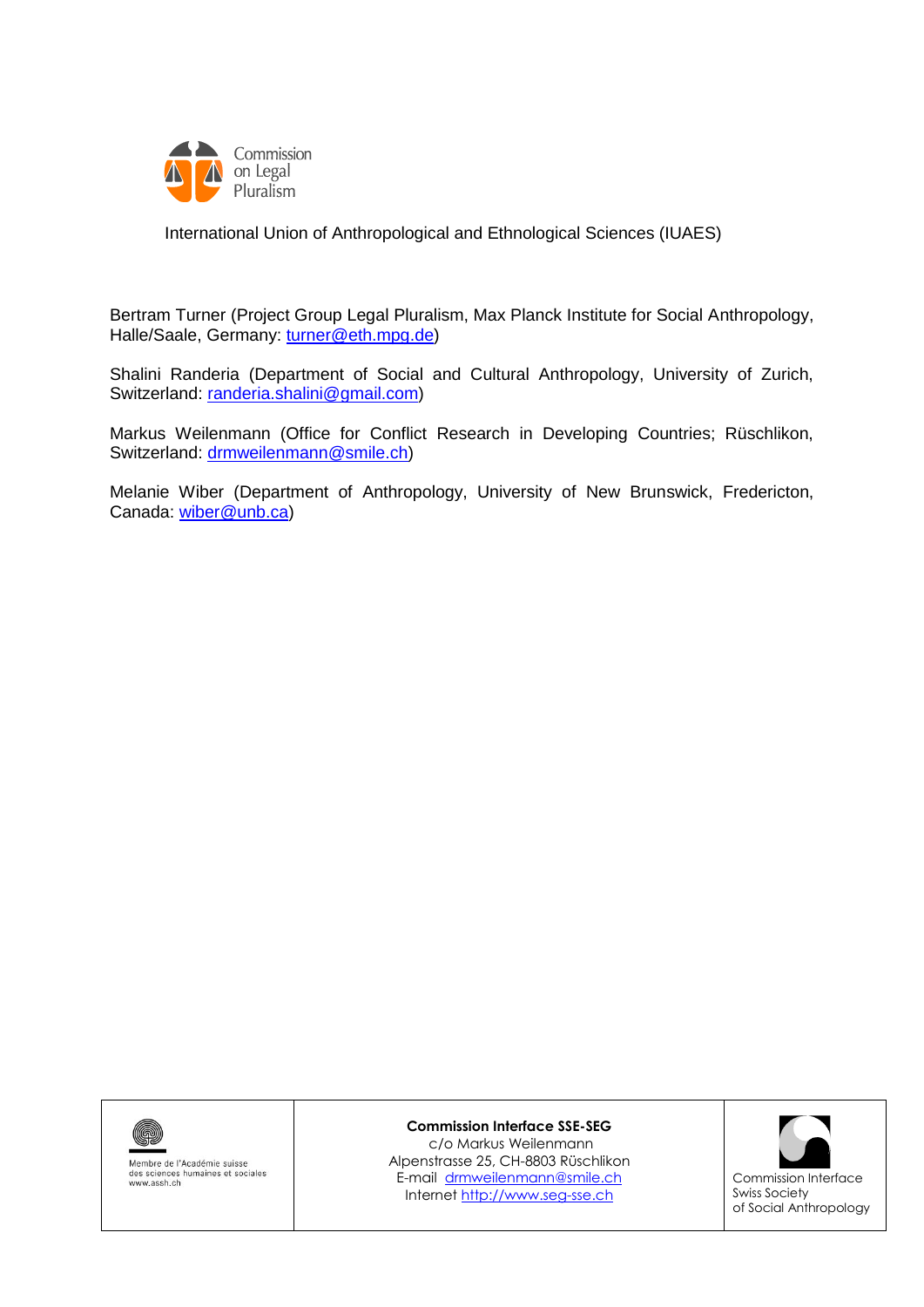

### **PROGRAMME**

#### **WEDNESDAY, 26 AUGUST, 2009**

#### **Introduction**

09.00-09.30 Welcome, mutual introduction, short opening

#### **Session 1: Theoretical and methodological aspects of legal pluralism**

#### **Franz von Benda-Beckmann**

- 09.30-10.00 Introduction into the problems (F. von Benda-Beckmann)
- 10.00-11.00 Formation of four discussion groups and discussion. The discussions in the smaller groups c/should be focussed on some key issues
- 11.00-11.30 *Coffee-break*
- 11.30-12.30 Presentation and discussion of the specific issues focused on in the discussion groups
- 12.30-12.45 Conclusion and lead up to the next sessions

This session provides an introduction to theoretical and methodological aspects of legal pluralism, one of the most interesting and controversial concepts in the anthropology and sociology of law and legal theory. The session will sensitize the participants to the complexity of the co-existence of legal orders and the empirical and theoretical challenges it raises. One of the basic premises of legal pluralism is that the linkage between law and the state is not a constitutive element in the definition of law. State law thus becomes one variant besides other kinds of law such as (traditional or customary) ethnic or religious laws. This raises questions such as:

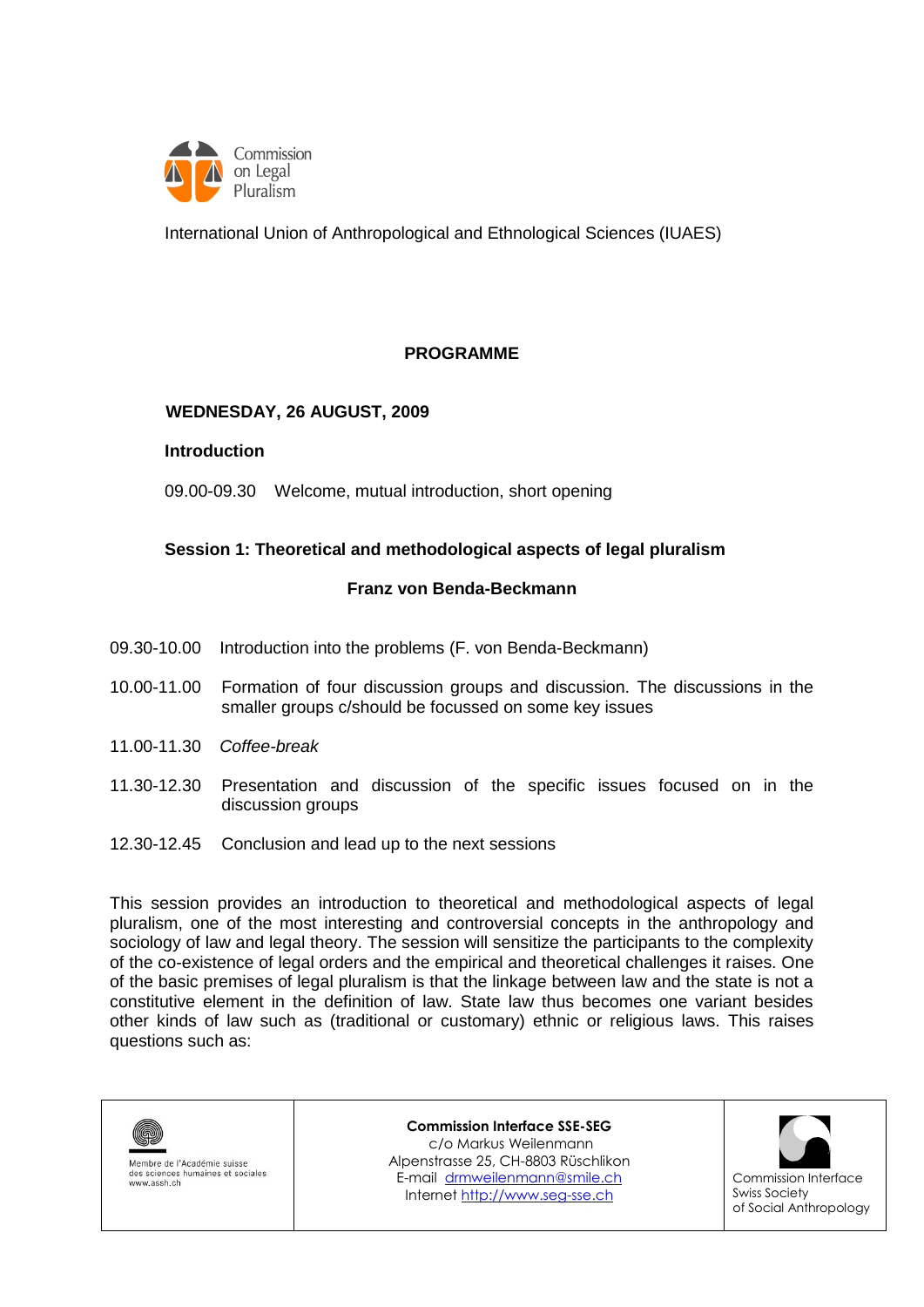

- Is it necessary/desirable or not, and for which reasons, to tie "law" conceptually to a certain type of political organisation, that is "the state"?
- What kinds of "law" then do we deal with in our specific research or action settings?
- How far does the conventional gap approach, that is, measuring the effectiveness of law by the extent to which people conform to the law and/or is sanctioned by decision making authorities, help us in plural legal conditions?
- What can it tell us, and what not, about the different ways in which legal rules and procedures have social consequences?

#### **Literature**

*Basic text*: Benda-Beckmann, Keebet von. 2001. Legal pluralism. *Tai Culture* VI:11-17.

This paper provides a good overview over the main theoretical and methodological topics in the discussions about legal pluralism and of the domains of social organisation in which legal pluralism has been studied. Many of the relevant problems mentioned in the article will form the focus of the other sessions in the course.

#### *Background readings*:

Griffiths, Anne. 2002. "Legal pluralism," in *An introduction to law and social theory*. Edited by R. Banakar and M. Travers, pp. 289-310. Oregon: Hart Publishing.

Benda-Beckmann, Franz von. 2002. Who's afraid of legal pluralism? *Journal of Legal Pluralism* 47:37-82.

#### *Earlier important writings on the issue*:

- Benda-Beckmann, Franz von. 1992. "Symbiosis of indigenous and Western law in Africa and Asia: An essay in legal pluralism," in *European expansion and law: The encounter of European and indigenous laws in 19th- and 20th-century Africa and Asia*. Edited by Wolfgang J. Mommsen and Jaap A. de Moor, pp. 307-325. Oxford, New York: Berg Publishers.
- Benda-Beckmann, Franz von. 1997. "Citizens, strangers and indigenous peoples: Conceptual politics and legal pluralism," in *Natural resources, environment and legal pluralism. Yearbook Law & Anthropology 9*. Edited by Franz von Benda-Beckmann, Keebet von Benda-Beckmann, and André Hoekema, pp. 1-42. The Hague, Boston, London: Martinus Nijhoff Publishers.

| <u>(1)</u><br>Membre de l'Académie suisse<br>des sciences humaines et sociales<br>www.assh.ch | <b>Commission Interface SSE-SEG</b><br>c/o Markus Weilenmann<br>Alpenstrasse 25, CH-8803 Rüschlikon<br>E-mail drmweilenmann@smile.ch<br>Internet http://www.seg-sse.ch | Commission Interface<br><b>Swiss Society</b><br>of Social Anthropology |
|-----------------------------------------------------------------------------------------------|------------------------------------------------------------------------------------------------------------------------------------------------------------------------|------------------------------------------------------------------------|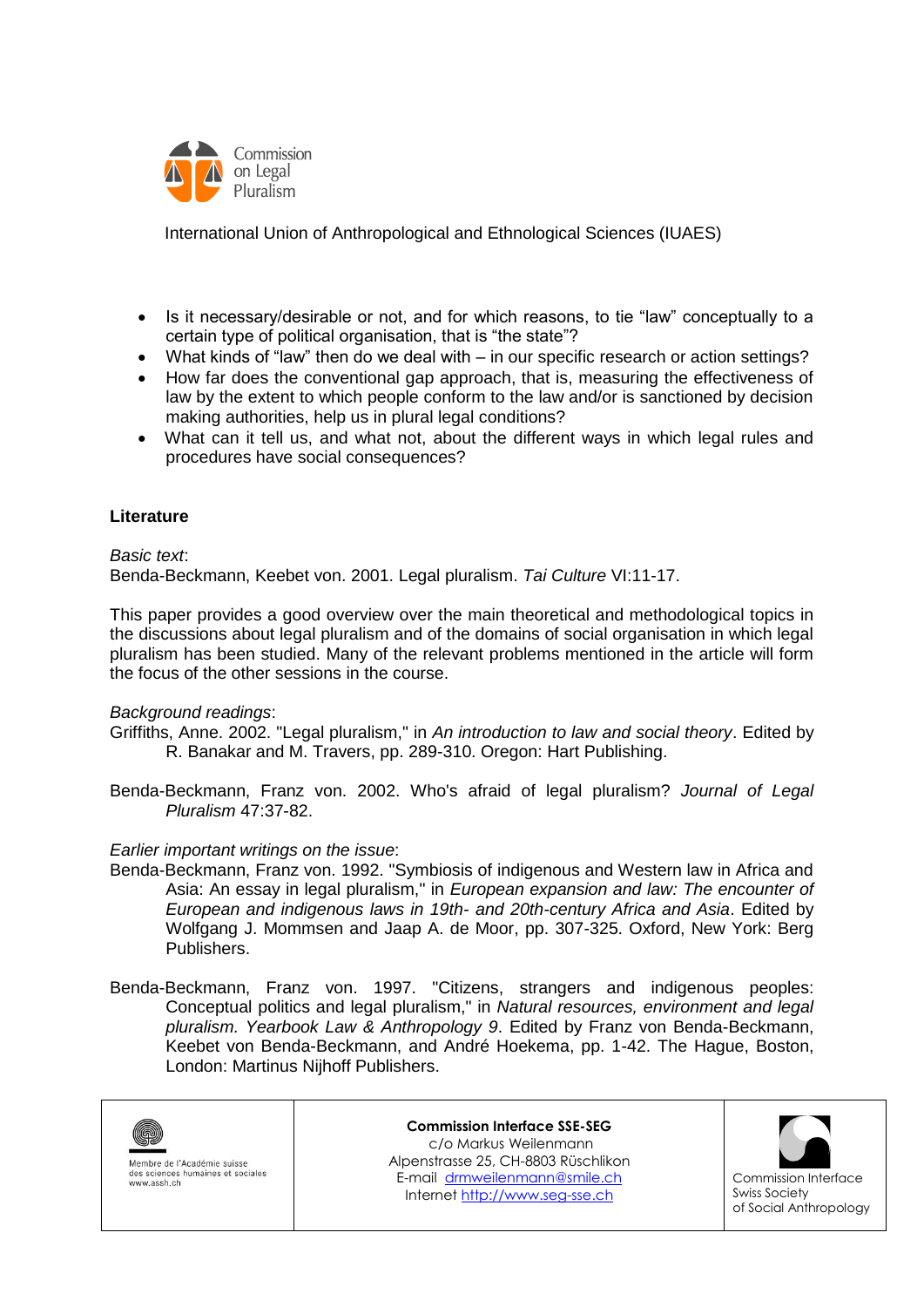

- Benda-Beckmann, Keebet von. 2001. "Transnational dimensions of legal pluralism," in *Begegnung und Konflikt – eine kulturanthropologische Bestandsaufnahme*. Edited by Wolfgang Fikentscher, pp. 33-48. München: Verlag der Bayerischen Akademie der Wissenschaften, C.H. Beck Verlag.
- Berghe, Pierre L. van den. 1973. "Pluralism," in *Handbook of social and cultural anthropology*. Edited by John J. Honigman, pp. 959-977. Chicago: McNally.
- Greenhouse, Carol J. 1998. Legal pluralism and cultural difference: What is the difference? A response to professor Woodman. *Journal of Legal Pluralism* 42:61-72.
- Griffiths, John. 1986. What is legal pluralism? *Journal of Legal Pluralism* 24:1-5.
- Hooker, M. Barry. 1975. *Legal pluralism: An introduction to colonial and neo-colonial laws*. Oxford: Clarendon Press.
- Merry, Sally E. 1988. Legal pluralism. *Law & Society Review* 22:869-896.
- Merry, Sally E. 1992. Anthropology, law, and transnational processes. *Annual Review of Anthropology* 21:357-379.
- Moore, Sally F. 1978. *Law as process: An anthropological approach*. London: Routledge and Kegan Paul.
- Nader, Laura, and Barbara Yngvesson. 1973. "On studying the ethnography of law and its consequences," in *Handbook of social and cultural anthropology*. Edited by John J. Honigman, pp. 883-921. Chicago: Rand McNally.
- Roberts, Simon A. 1998. Against legal pluralism: Some reflections on the contemporary enlargement of the legal domain. *Journal of Legal Pluralism* 42:95-106.
- Tamanaha, Brian Z. 1993. The folly of the 'social scientific' concept of legal pluralism. *Journal of Law & Society* 20:192-217.
- Tamanaha, Brian Z. 2000. A non-essentialist version of legal pluralism. *Journal of Law and Society* 27:296-321.



Membre de l'Académie suisse des sciences humaines et sociales www.assh.ch

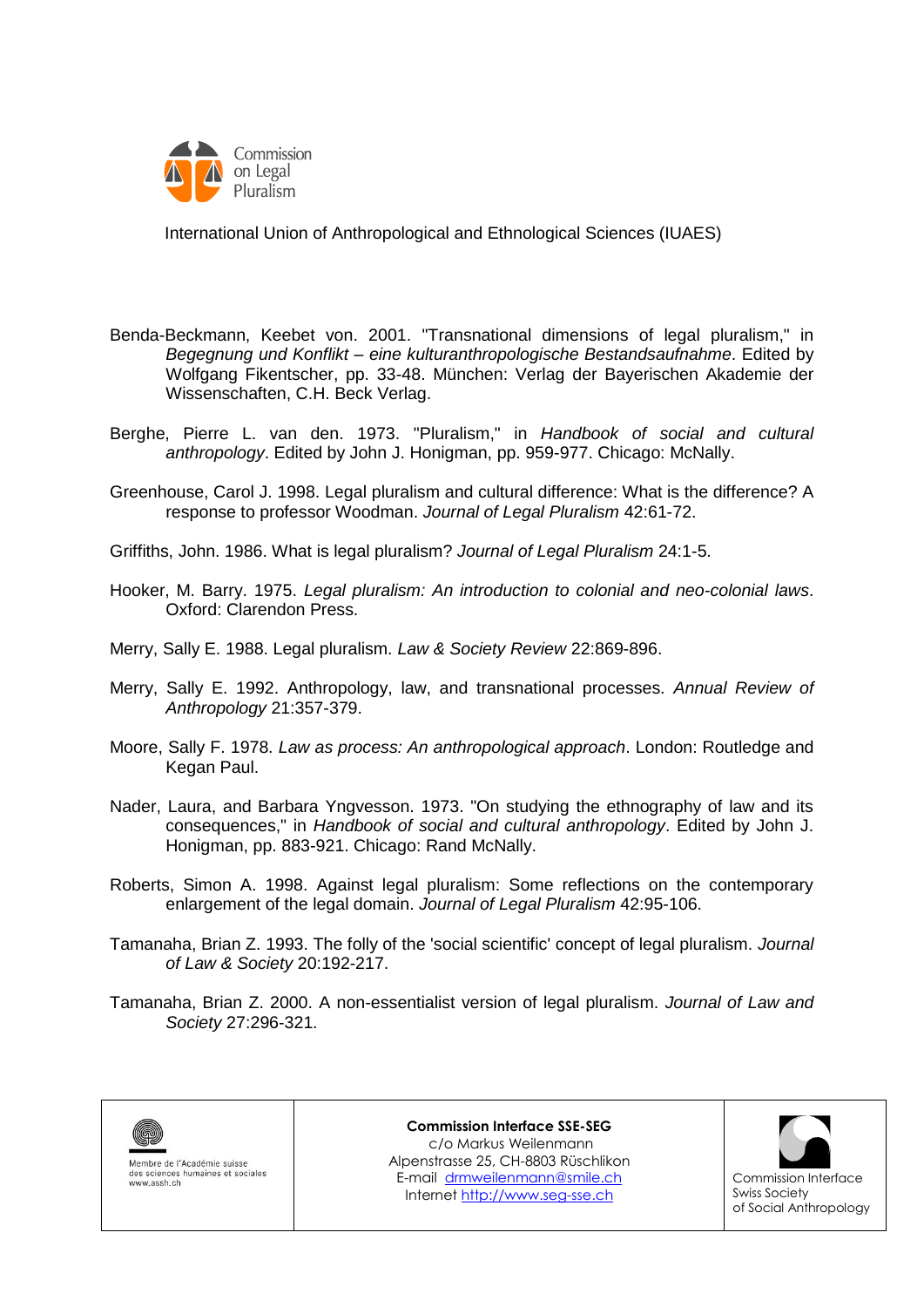

Vanderlinden, Jacques. 1971. "Le pluralisme juridique: Essai de synthèse," in *Le pluralisme juridique*. Edited by John Gillissen, pp. 19-56. Brussels: Université Libre de Bruxelles.

- Vanderlinden, Jacques. 1989. Return to legal pluralism: Twenty years later. *Journal of Legal Pluralism* 28:149-157.
- Vanderlinden, Jacques. 1998. Villes africaines et pluralisme juridique. *Journal of Legal Pluralism* 42:245-274.
- Woodman, Gordon R. 1998. Ideological combat and social observation: Recent debate about legal pluralism. *Journal of Legal Pluralism* 42:21-59.



Membre de l'Académie suisse<br>des sciences humaines et sociales www.assh.ch

**Commission Interface SSE-SEG**

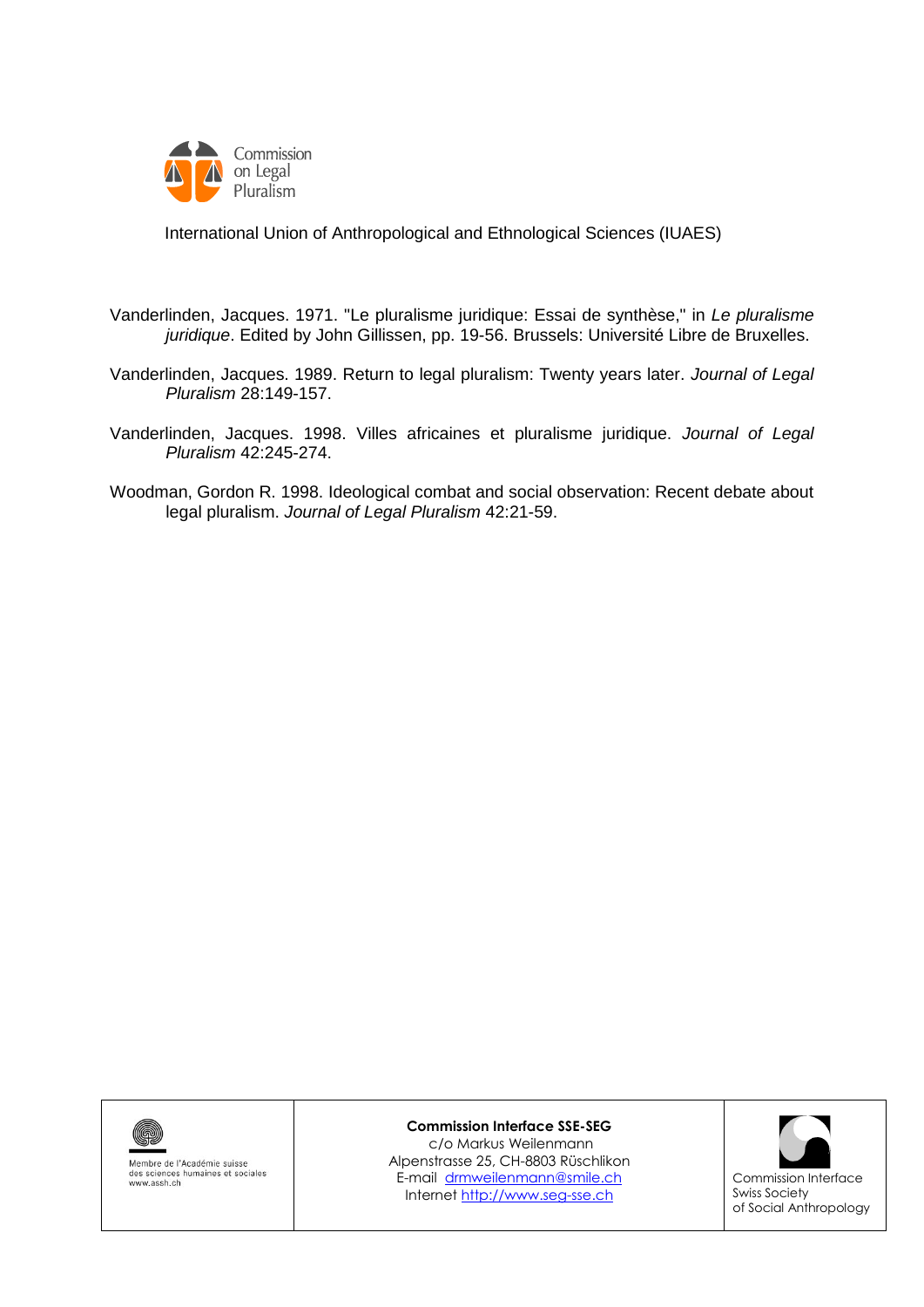

#### **Session 2: Dispute management**

#### **Keebet von Benda-Beckmann**

- 14.00-14.30 Introduction into the problems (K. von Benda-Beckmann)
- 14.30-15.30 Formation of four discussion groups and discussion. The discussions in the smaller groups c/should be focused on some key issues
- 15.30-16.00 *Coffee break*
- 16.00-17.00 Presentation and discussion of the specific issues focused on in the discussion groups
- 17.00-17.15 Conclusion and lead up to the next sessions

This part of the course will provide an introduction to the anthropology of disputing behaviour. Dispute management has been a core issue in the anthropology of law. Initially the study of disputes was used to explore the content of unwritten legal systems. Later on disputes have been studied within the wider social contexts. This course will discuss some of the basic insights from the study of disputes and provide some basic analytical tools to study disputing behaviour in plural legal settings. The sessions will discuss the process of disputing from the initial stage till the stage in which decisions are being implemented. We will follow the transformation processes to which disputes are being subject in the institutional settings in which they are being treated.

We will discuss the range of small scale disputes in local settings to disputing in global and transnational settings. The course will cover the full scope of potential ways of dispute management, ranging from the settlement of face to face quarrels or victim-perpetrator constellations to reconciliation processes in post-war societies and issues of restorative justice after transnational scenarios of mass violence.

Among the issues addressed in the course unit are:



Membre de l'Académie suisse des sciences humaines et sociales www.assh.ch

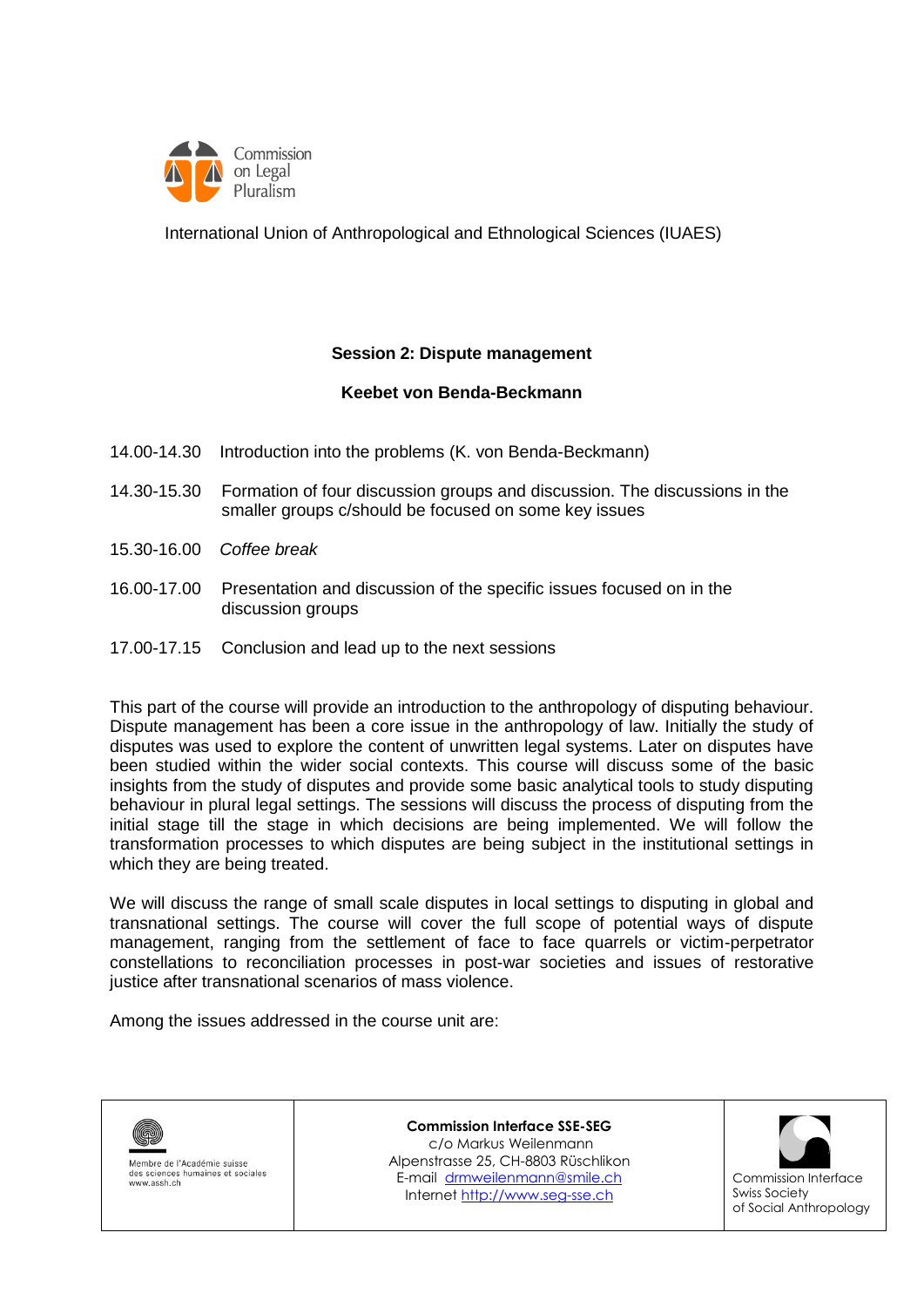

- Conflict and disputing: causes, clash of interests, deviance, social transgression, social dynamics, inequality
- Prevention and preventive law care
- Modes of dispute management: Avoidance, negotiation, mediation, arbitration, adjudication; ADR, neighbourhood justice; transitional justice
- Transformation of conflicts
- Choice of forum
- Implementation of decisions
- Social proximity and distance in disputing
- Disputes and social order

### **Literature**

#### *Basic text*:

Benda-Beckmann, Keebet von. 2003. "The environments of disputes," in *The dynamics of power and the rule of law: Essays on Africa and beyond in honour of Emile Adriaan B. van Rouveroy van Nieuwaal*. Edited by Wim van Binsbergen, pp. 235-245. Leiden, Münster, Hamburg: LIT Verlag, African Studies Centre.

#### *Background readings*:

- Felstiner, William L. F., Richard Abel, and Austin Sarat. 1981. The emergence and transformation of disputes: Naming, blaming, claiming ... *Law & Society Review* 15:631-654.
- Engel, David. 2009. Landscapes of the law: Injury, remedy, and social change in Thailand. *Law & Society Review* 43:61-93.

#### *Recommended Literature:*

- Benda-Beckmann, Franz von, and Keebet von Benda-Beckmann. Editors. 2006. *Dynamics of plural legal orders. Special double issue of the Journal of Legal Pluralism and Unofficial Law Nrs. 53-54/2006*. Berlin: Lit.
- Benda-Beckmann, Keebet von. 1984. *The broken stairways to consensus: Village justice and state courts in Minangkabau*. *Verhandelingen van het Koninklijk Instituut voor Taal-, Land- en Volkenkunde. Vol. 106*. Dordrecht, Leiden, Cinnaminson: Foris Publications, KITLV Press.



Membre de l'Académie suisse des sciences humaines et sociales www.assh.ch

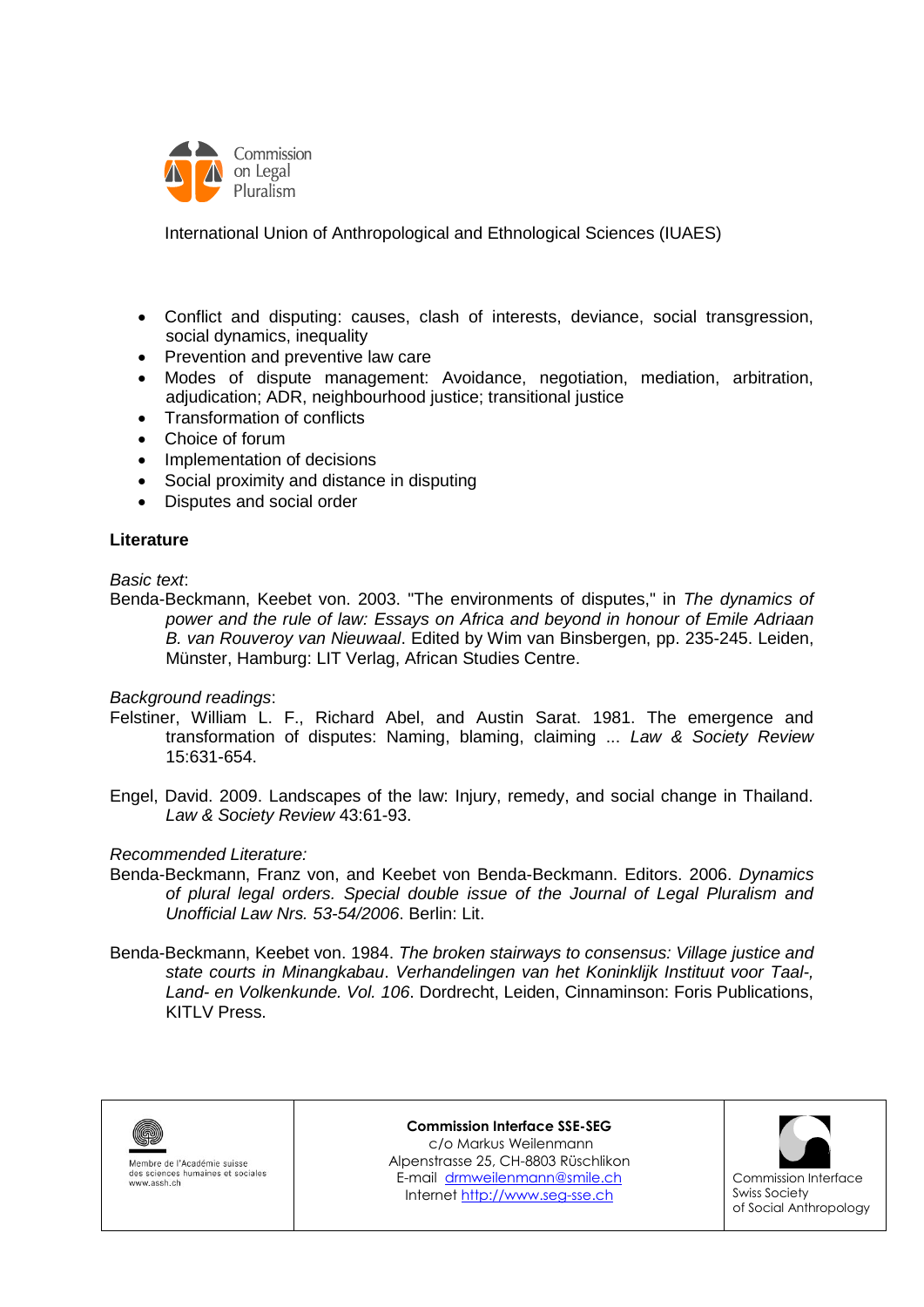

Bohannan, Paul. 1957. *Justice and judgement among the Tiv of Nigeria*. London, Oxford: University Press.

- Bohannan, Paul. 1965. The differing realms of the law. The ethnography of law. *American Anthropologist* 67:33-42.
- Comaroff, John L., and Simon A. Roberts. 1981. *Rules and processes: The cultural logic of dispute in an African context.* Chicago, London: University of Chicago Press.
- Galanter, Marc. 1974. Why the 'haves' come out ahead: Speculations on the limits of legal change. *Law & Society Review* 9:95-160.
- Galanter, Marc, and Jayanth K. Krishnan. 2004. 'Bread for the poor': Access to justice and the rights of the needy in India. *Hastings Law Journal* 55:789-834.
- Gluckman, Max. 1955. *The judicial process among the Barotse of Northern Rhodesia*. Manchester: Manchester University Press.
- Gluckman, Max. 1972. *The ideas in Barotse jurisprudence*, 2nd edition. Manchester: Manchester University Press.
- Goodale, Mark. Editor. 2009. *Human rights: An anthropological reader*. Oxford: Wiley-Blackwell.
- Griffiths, Anne. 1997. *In the shadow of marriage: Gender and justice in an African community*. Chicago, London: University of Chicago Press.
- Griffiths, Anne, and Randy F. Kandel. 2005. "Localizing the global: Rights of participation in the Scottish children's hearings system," in *Mobile people, mobile law. Expanding legal relations in a contracting world*. Edited by Franz von Benda-Beckmann, Keebet von Benda-Beckmann, and Anne Griffiths, pp. 277-295. Aldershot and Burlington: Ashgate.
- Griffiths, John. 1983. The general theory of litigation: A first step. *Zeitschrift für Rechtssoziologie* 2:145-201.
- Gulliver, Philip H. 1973. Negotiations as a mode of dispute settlement: Towards a general model. *Law & Society Review* 7:667-69.



Membre de l'Académie suisse des sciences humaines et sociales www.assh.ch

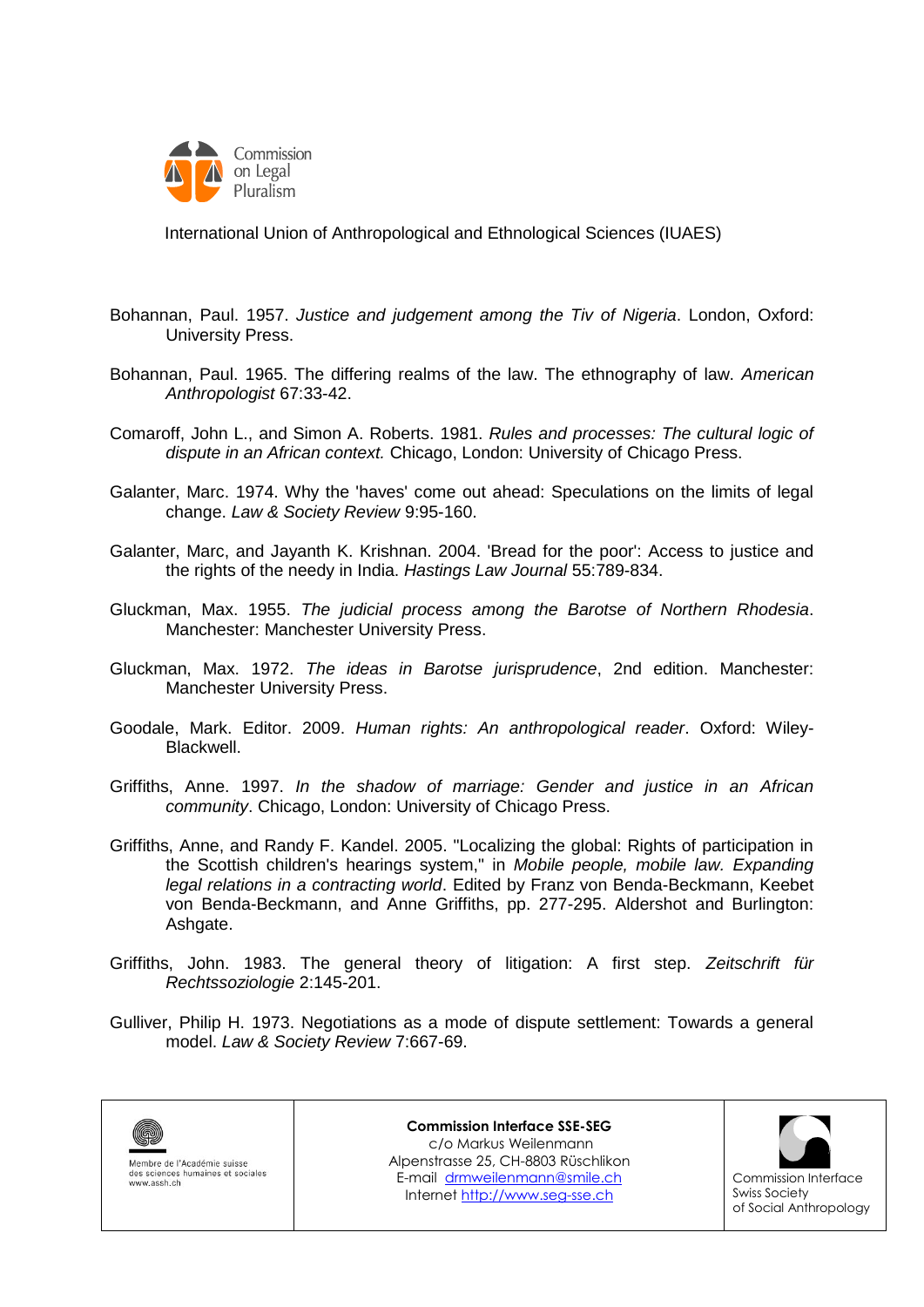

Gulliver, Philip H. 1979. *Disputes and negotiations: A cross-cultural perspective*. New York: Academic Press.

- Hoebel, Edward A. 1954. *The law of primitive man*. Cambridge: Harvard University Press.
- Malinowski, Bronisław. 1926. *Crime and custom in savage society*. London: Routledge.
- Mnookin, Robert M., and Lewis Kornhauser. 1979. Bargaining in the shadow of the law: The case of divorce. *Yale Law Journal* 88:950-997.
- Moore, Sally F. 1978. *Law as process: An anthropological approach*. London: Routledge and Kegan Paul.
- Moore, Sally F. 1986. *Social facts and fabrications: "Customary" law on Kilimanjaro 1880- 1980*. Cambridge: Cambridge University Press.
- Moore, Sally F. 1998. The production of cultural pluralism as a process. *Public Culture* 1:26- 48.
- Pospíšil, Leopold 1971. *Anthropology of law: A comparative perspective*. New York: Harper and Row.
- Pospíšil, Leopold. 1981. Modern and traditional administration of justice in New Guinea. *Journal of Legal Pluralism* 19:93-116.
- Richardson, Benjamin J., Shin Imai, and Kent McNeil. Editors. 2009. *Indigenous peoples and the law: Comparative and critical perspectives*. Oxford and Portland, Oregon: Hart.
- Rouveroy van Nieuwaal, Emile Adriaan B. van. 1998. "Law and protest in Africa: Resistance to legal innovation," in *Sovereignty, legitimacy, and power in West African societies: Perspectives from legal anthropology*. Edited by Werner Zips and Emile Adriaan B. van Rouveroy van Nieuwaal, pp. 70-119. Hamburg: Lit Verlag.
- Snyder, Francis G. 1980. Law and development in the light of dependency theory. *Law and Society Review* 14:723-804.
- Snyder, Francis G. 2005. "Governing economic globalization: Global legal pluralism and European Union law," in *Law and anthropology: A reader*. Edited by Sally F. Moore, pp. 313-329. Malden, MA: Blackwell Pub.

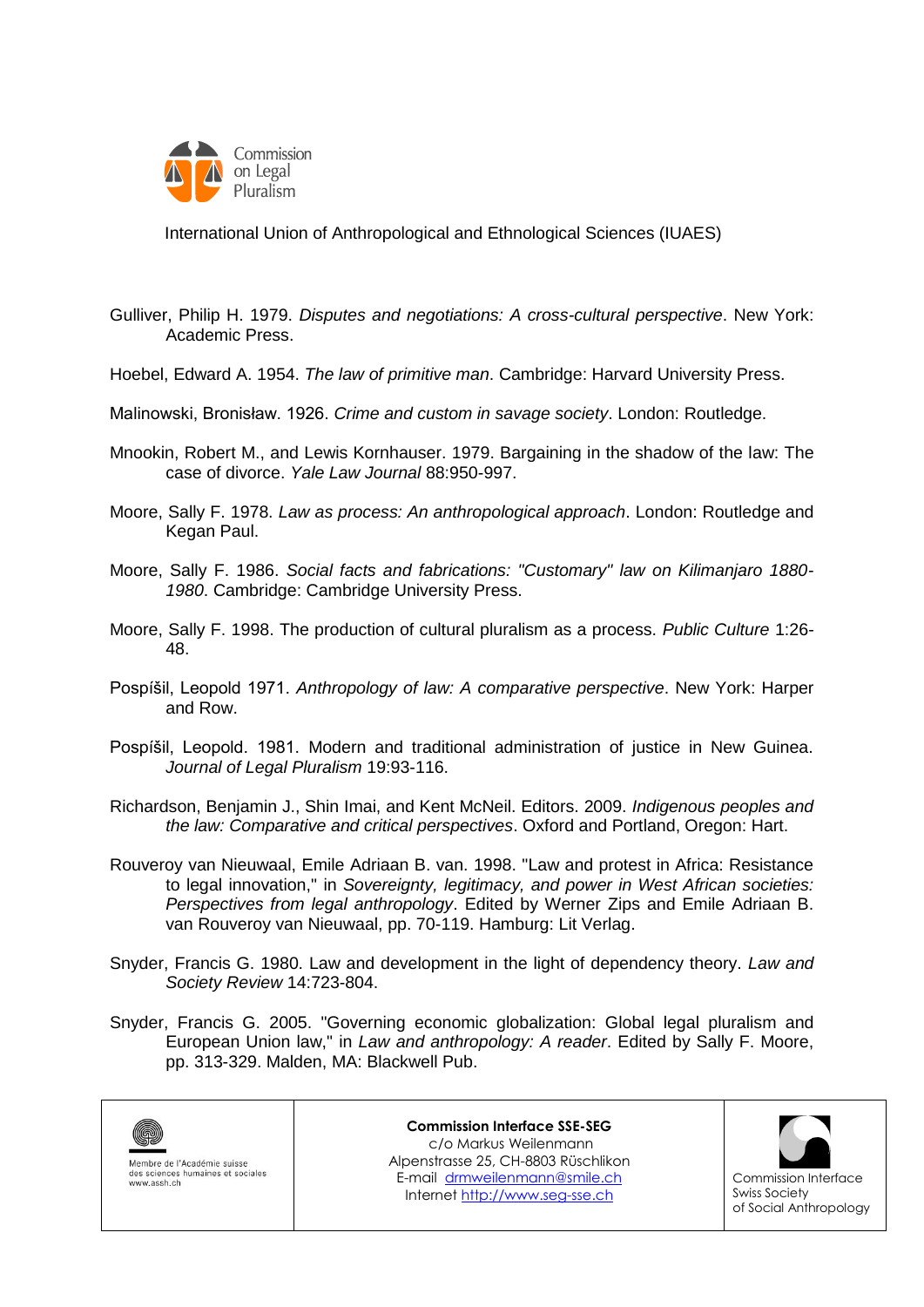

- Ubink, Janine M. 2005. "Struggles for land in peri-urbanghana: legal pluralism in action," in *Law & Society Meeting, Las Vegas, June 2-5, 2005*. Las Vegas.
- Velsen, Jaap van. 1967. "The extended-case method and situational analysis," in *The craft of social anthropology*. Edited by Arnold L. Epstein, pp. 129-149. London: Tavistock.
- Wiber, Melanie G. 1991. Levels of property rights, levels of law in Ibaloi (Philippine) society: Challenging oversimplification of non-Western property systems. *Man* 26:469-492.
- Wiber, Melanie G. 2005. "Mobile law and globalism: Epistemic communities versus community-based innovation in the fisheries sector," in *Mobile people, mobile law. Expanding legal relations in a contracting world*. Edited by Franz von Benda-Beckmann, Keebet von Benda-Beckmann, and Anne Griffiths, pp. 131-151. Aldershot and Burlington Ashgate.
- Wilson, Richard A. 2009. "Representing human rights violations: Social contexts and subjectivities," in *Human rights: An anthropological reader*. Edited by Mark Goodale, pp. 207-228. Oxford: Wiley-Blackwell.
- Zips, Werner. 1996. "Laws in competition: Traditional Maroon authorities within legal pluralism in Jamaica," in *The new relevance of traditional authorities to Africa's future (special issue of the Journal of Legal Pluralism, vol. 37-38))*. Edited by Emile Adriaan B. van Rouveroy van Nieuwaal and Donald I. Ray, pp. 279-306.
- Zips, Werner. 2005. "'Global fire': Repatriation and reparations from a Rastafari (re)migrant's perspective," in *Mobile people, mobile law. Expanding legal relations in a contracting world*. Edited by Franz von Benda-Beckmann, Keebet von Benda-Beckmann, and Anne Griffiths, pp. 69-89. Aldershot and Burlington: Ashgate.



Membre de l'Académie suisse des sciences humaines et sociales www.assh.ch

**Commission Interface SSE-SEG**

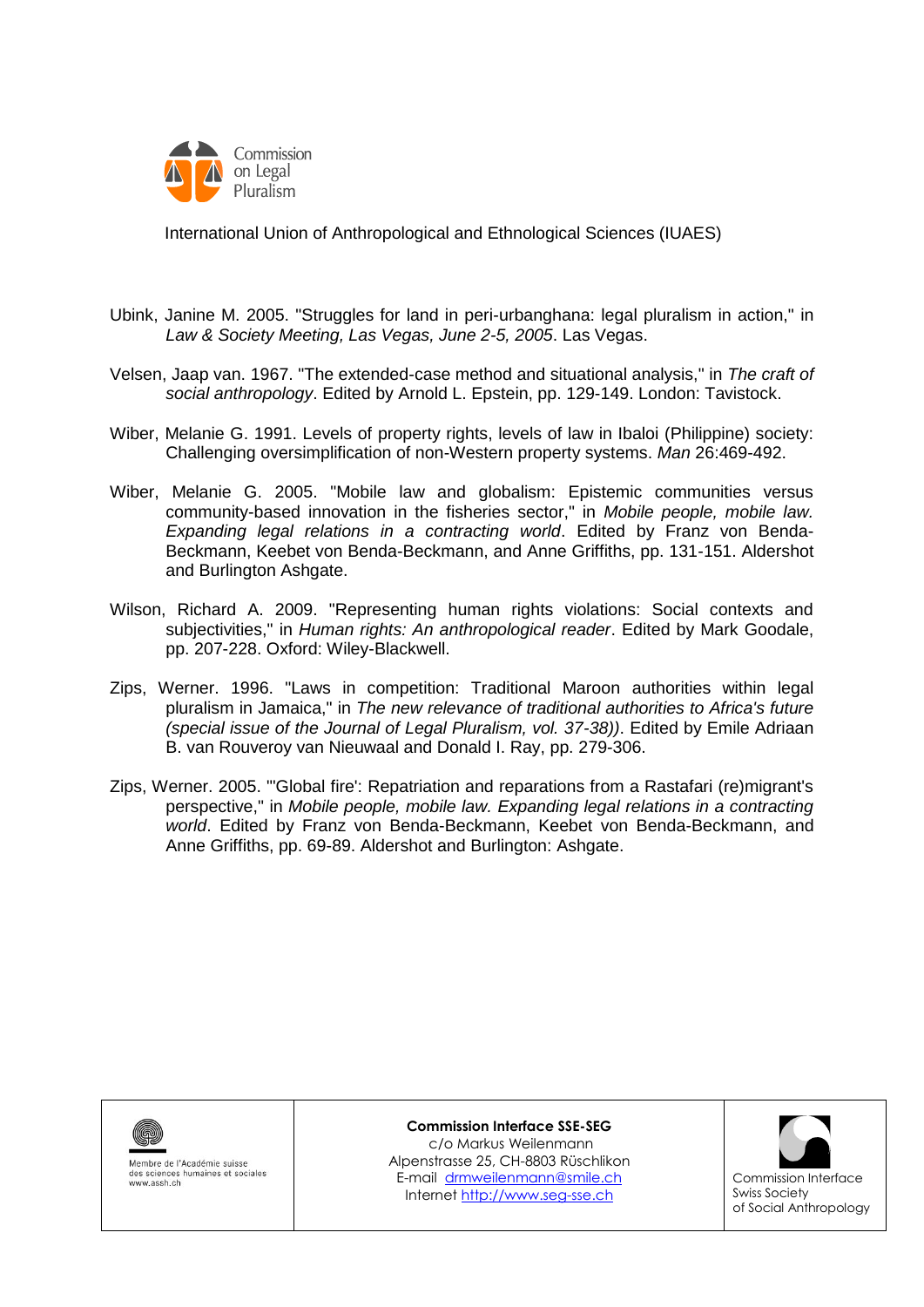

## **THURSDAY, 27 AUGUST, 2009**

### **Session 3: Development**

#### **Markus Weilenmann** and **Shalini Randeria**

. The same independent of the same independent of the same independent of the same independent of the same independent of the same independent of the same independent of the same independent of the same independent of the

This section addresses all those development political interventions which, directly or indirectly, always influence the existing legal relationships and change the conditions under which people might make use of their rights. In the focus are particularly all those projects or programmes which explicitly aim at the promotion of the rule of law, good governance or justice as well as for those which are subject to the conditionality. However, all development bureaucracies refer also to a whole series of models and techniques that are subject to a growing standardisation in order to achieve a more or less well defined progress. Thereby a particular kind of law, so-called "project law", plays a significant role, since it structures the development political consulting process by normative viewpoints and intervenes in those socio-political contexts that are subject to any social change whatsoever. In the recipient countries project law might then clash with local customary law, religious law as well as with the state law prevailing there.

On the basis of several case studies, this session provides thus insight into the legal mechanisms that are structuring the development political procedures for coping with various development barriers.

- 09.00-09.15 Introduction to the course session (M. Weilenmann)
- 9.15 -10.00 Film: In the Wake of War. Presentation and subsequent analysis of a development political crisis prevention project in Burundi
- 10.15-10.45 discussion
- 10.45-11.15 *Coffee break*
- 11.15-11.45 Transnationalisation of law through international organisations (World Bank, WTO); inspection panel of the World Bank and social movements (S. Randeria)



Membre de l'Académie suisse des sciences humaines et sociales www.assh.ch

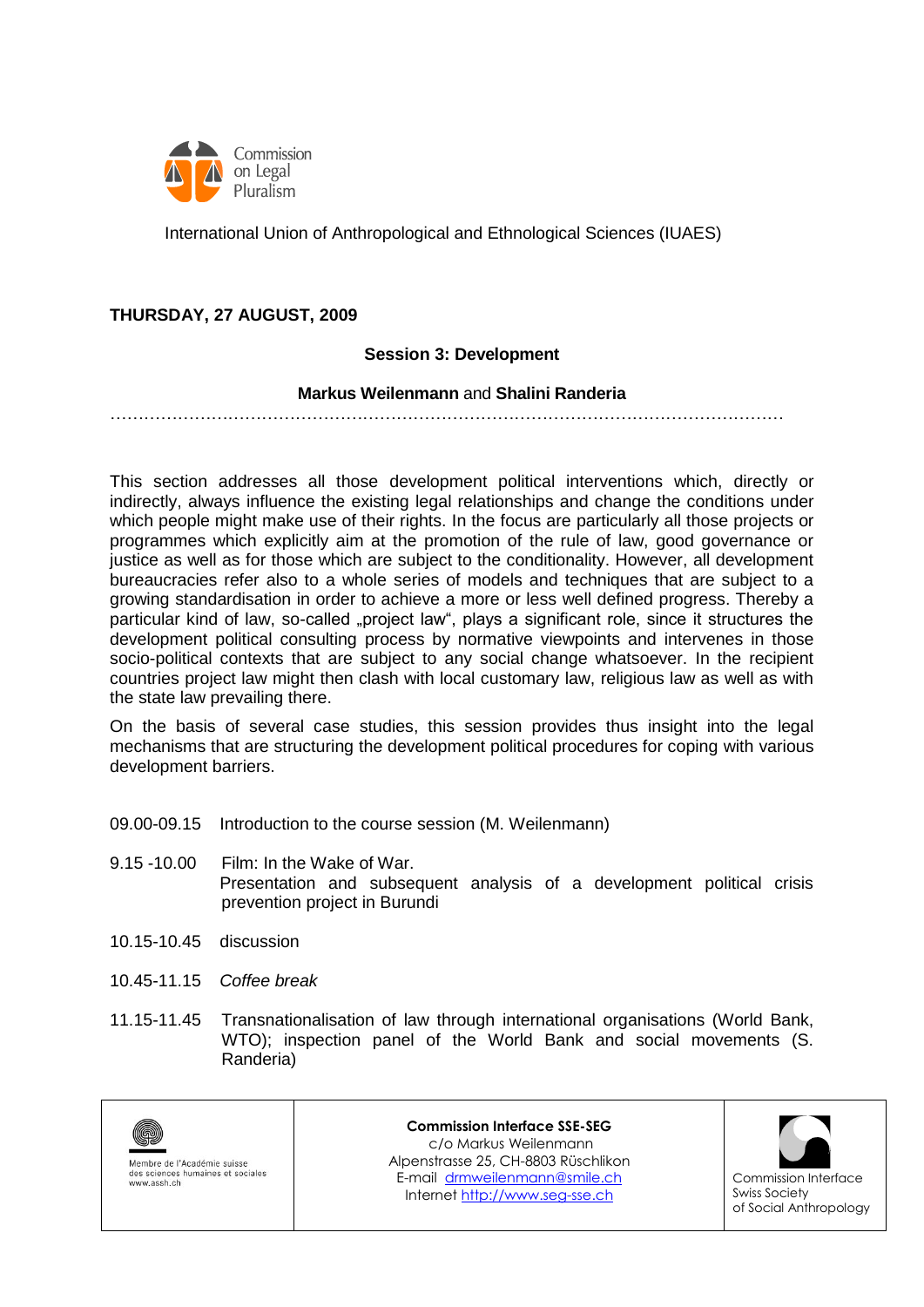

11.45–12.15 Discussion, conclusions and lead up to the next session

### **Literature**

*Basic texts*:

Weilenmann, M. 2009. Project Law – a Legal Intermediary between Local and Global Communities: A Case Study from Senegal, Anthropologica **51**:39-51

Weilenmann, M. 2008. *To promote a justice of proximity in Rwanda. An evaluation report of RCNs programme activities carried out for the Rwanda-Office of the Réseau des Citoyens/Citizens Network (RCN Justice & Democracy). Bruxelles*

#### *Further background readings*

Benda-Beckmann, Franz von, 1989. "Scapegoat and Magic Charm: Law in Development Theory and Practice", *Journal of Legal Pluralism,* **28**, 129-48.

- 1993. Le monopol d"état de la violence dans la perspective de l"anthropologie juridique. In: E. Le Rois und T. von Trotha (Hg.) *La violence et l'état*. Paris: Harmattan, pp. 35-57.

Benda-Beckmann, Keebet von 2001. Transnational Dimensions of Legal Pluralism. In: W. Fikentscher (Hg.) *Begegnung und Konflikt. Eine kulturanthropologische Bestandsaufnahme.* München: Verlag der Bayerischen Akademie der Wissenschaften, Heft 120: 33-48.

- 2002. Globalisation and Legal Pluralism. In: *International Law/FORUM du droit international* 4: 19-25.

Beusekom, M. M. van 2002. *Negotiating Development. African farmers and colonial experts at the Office du Niger, 1920-1960.* Portsmouth (NH), Oxford and Cape Town: Social History of African Studies

Escobar, A. 1991. Anthropology and the Development Encounter. In: *American Ethnologist,* 18/4: 658-682.

Ferguson, J. 1994. *The Anti-Politics Machine*. *"Development," Depoliticisation, and Bureaucratic Power in Lesotho,* Minneapolis: University of Minnesota Press.

Gastel, I. N. van 2001. Governing , Good Governance'. An analysis of the policy process from sociological and anthropological perspective. Thesis. Wageningen University, Faculty of ,Development Sociology' and ,Law and Governance', Wageningen.



Membre de l'Académie suisse des sciences humaines et sociales www.assh.ch

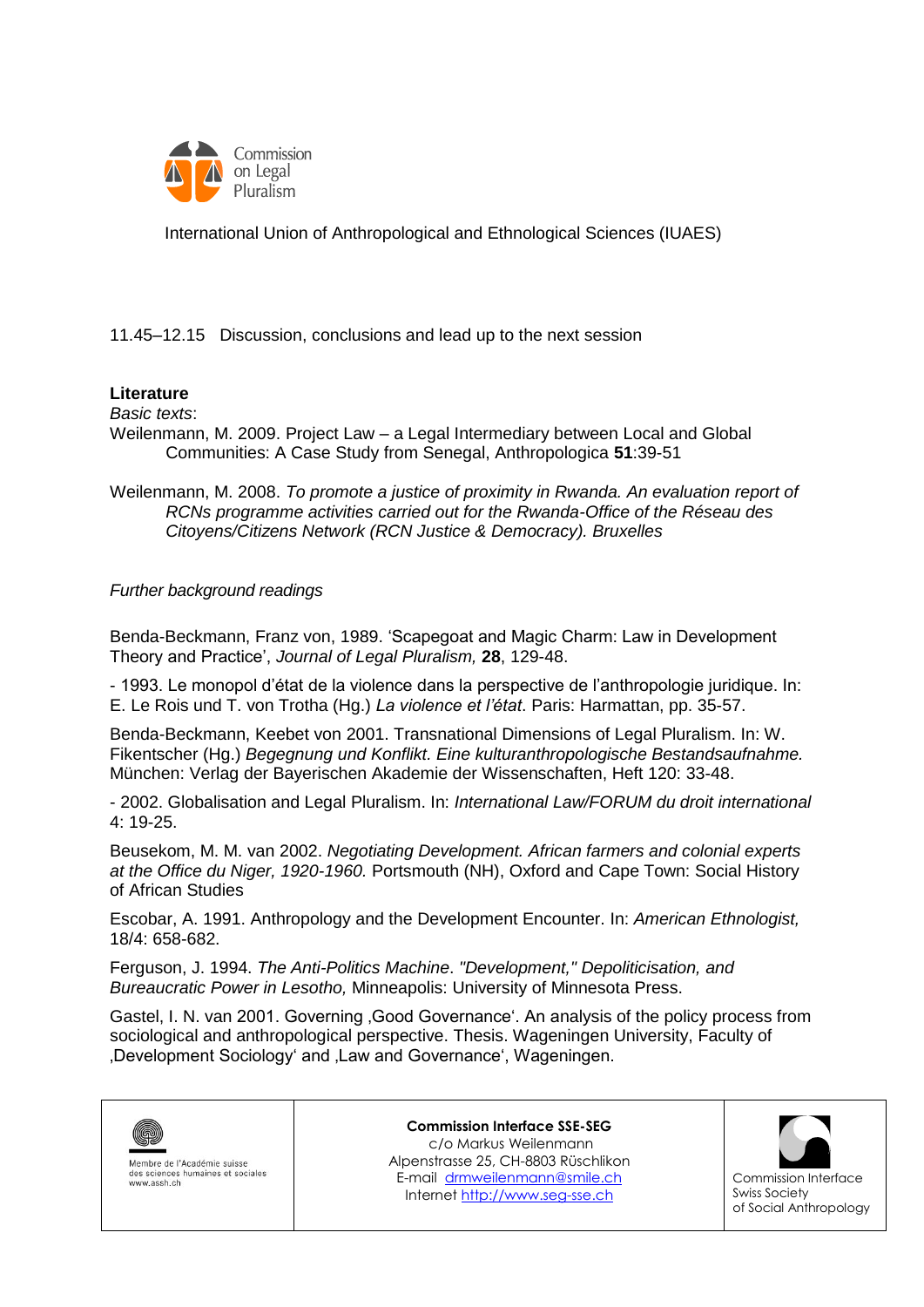

Geertz, C. 1983. Local Knowledge. Further Essays in Interpretative Anthropology, New York: Basic Books

Giddens, A. 1984. *The Constitution of Society. Outline of the theory of structuration*. Cambridge: Polity Press.

Grillo, R. D. und R. L. Stirrat 1997. *Discourses of Development. Anthropological perspectives*. Oxford/New York: Berg.

Günther, K. und S. Randeria 2001. *Recht, Kultur und Gesellschaft im Prozess der Globalisierung.* Schriftenreihe Suchprozesse für innovative Fragestellungen in der Wissenschaft Nr. 4. Bad Homburg: Programmbeirat der Werner Reimers Konferenzen.

Hyden, G. 1983. *No Short Cuts to Progress. African development management in perspective.* London: Heinemann-Verlag

Randeria, S. 2005. "Mutual Complicity and Project Law in Development Cooperation", *Entwicklungsethnologie*, **14**, 1+2, pp 149-157

Shore, C. und S. Wright 1997. Introduction. Policy: a new field of anthropology. In: C. Shore und S. Wright (eds.) *Anthropology of Policy. Critical perspectives on governance and power.*  London and New York: Routledge. pp. 3-39

Spittler, G. 1981. Die Struktur der Bürokratie in afrikanischen Agrargesellschaften und die Agrarpolitik. In: R. Hanisch und R. Tetzlaff (Hrsg.) *Staat und Entwicklung. Studien zum Verhältnis von Herrschaft und Gesellschaft in Entwicklungsländern.* Frankfurt am Main/New York: Campus, pp. 297-318

- 1983. Passivität statt sozialer Bewegung. Familiäre Subsistenzwirtschaft als Basis für defensive Strategien der Bauern und Passivität der Verwaltung. In: R. Hanisch (Hg.) *Soziale Bewegungen in Entwicklungsländern.* München: Campus pp. 45-73

Thomson, J. T. 1987. Land and tree issues in three francophone Sahelian Countries: Niger, Mail and Burkina Faso. In: J. B. Raintree (Hg.) *Land, Trees and Tenure.* Nairobi; Madison: International Council for Research in Agroforestry (ICRAF) and Land Tenure Centre. pp. 3- 40

Tilly, C. 1986. War Making and State Making as Organized Crime. In: P. B. Evans, D. Rueschemeyer und Th. Skocpol (eds.) *Bringing the State Back In.* Cambridge, Cambridge University Press, pp. 169-191.

Trotha, T. von 1988. Zur Entstehung von Recht. Deutsche Kolonialherrschaft und Recht im 'Schutzgebiet Togo' 1884-1914. In: *Rechtshistorisches Journal* 7: 317-347.



Membre de l'Académie suisse des sciences humaines et sociales www.assh.ch

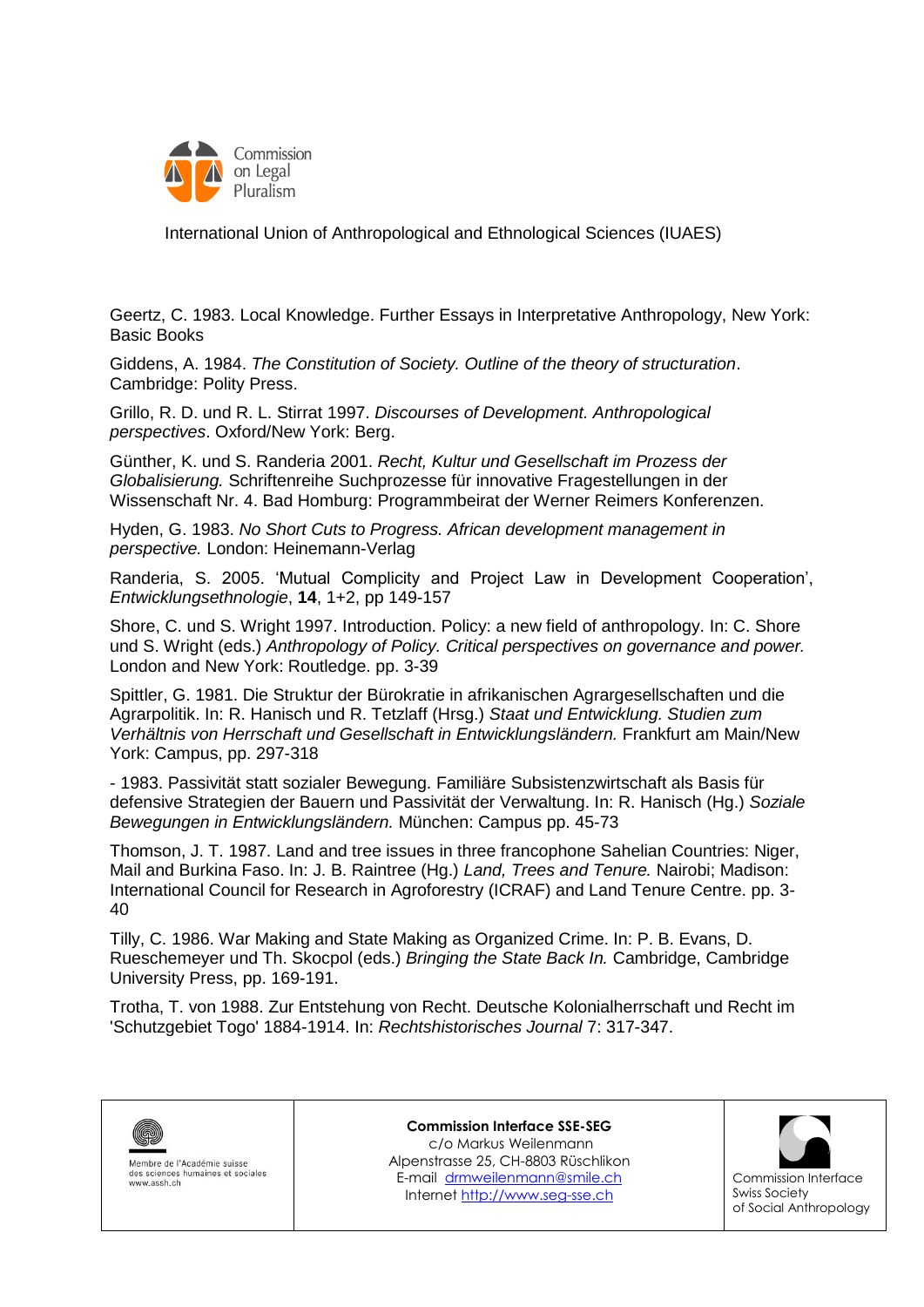

- 1994. *Koloniale Herrschaft. Zur soziologischen Theorie der Staatsentstehung am Beispiel des 'Schutzgebietes Togo'.* Tübingen: J. C. B. Mohr (Paul Siebeck).

*Further recommendation*: [www.conflictresearch.ch](http://www.conflictresearch.ch/)



Membre de l'Académie suisse<br>des sciences humaines et sociales<br>www.assh.ch

#### **Commission Interface SSE-SEG**

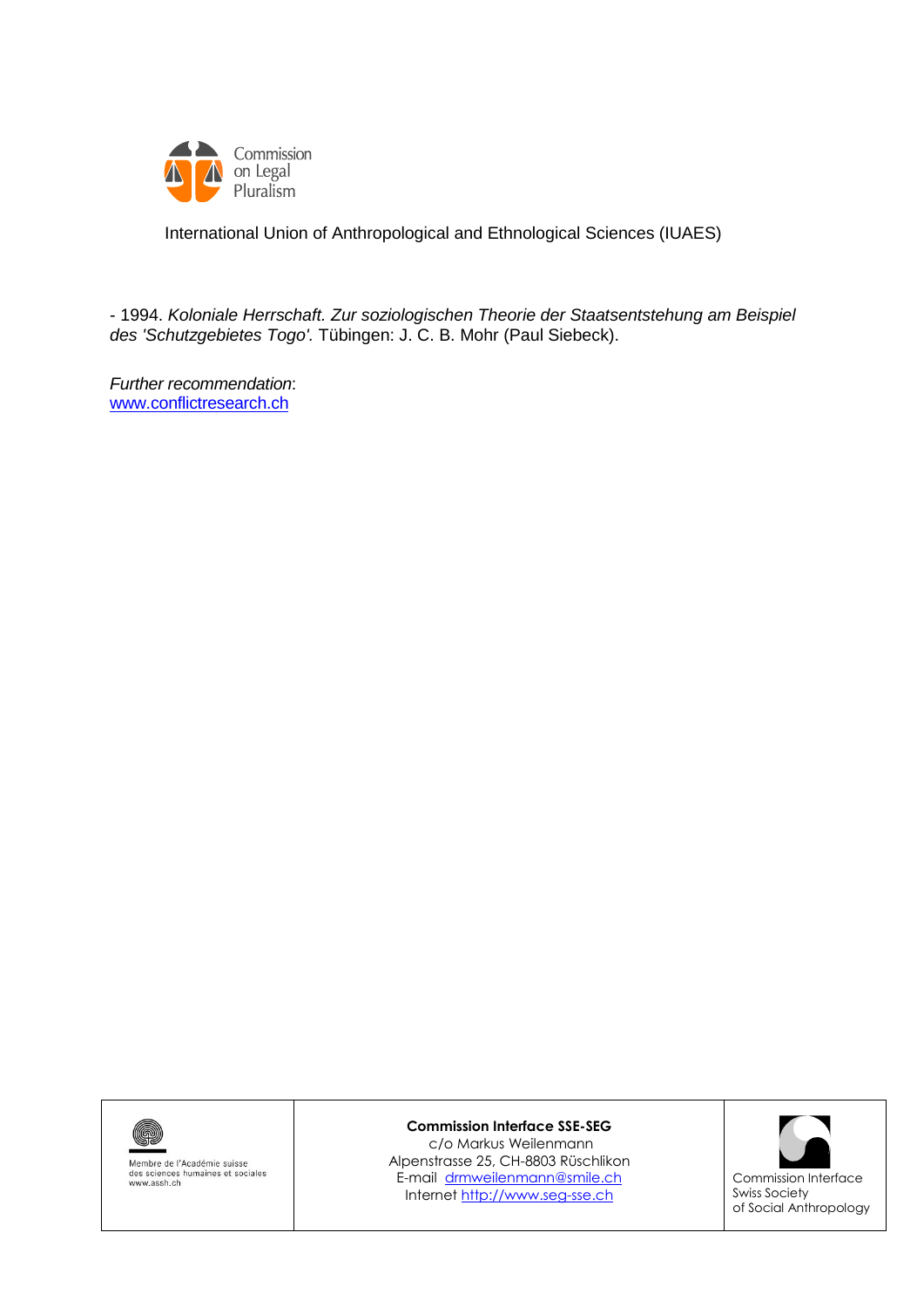

#### **Session 4: Natural resources management**

#### **Melanie G. Wiber**

…………………………………………………………………………………………….….

- 14.00-14.30 Introduction to the session (M. G. Wiber)
- 14.30-15.30 Film: Sharing the Waters (DVD)
- 15.30-16.00 *Coffee break*
- 16.00-17.00 Mock stakeholder meeting
- 17.00-17.15 Discussion and lead up to next session

This section of the course will address the problem of multiple rules of access to natural resources, each access right springing from a different level or type of law (aboriginal, national, international). Although legal pluralism in natural resource regulation is often viewed as a consequence of the imposition of colonial law, and the resulting problems most prevalent in non-Western post-colonial nation states, this section of the course will draw on case material from Canada. Students will have the opportunity to participate in mock stakeholder negotiations over access to and use of marine waters. The exercise will allow participants to address the following questions:

- What principles or values should underlie access to natural resources? Economic efficiency? Equity? Sustainability? Historical precedence?
- What role should local communities play in managing adjacent resources?
- Where conflicting claims to the same resources are supported by alternative legal conceptions and principles, how can these be adjudicated? Through the court system? Political negotiation? Independent arbitration?
- Can the concept of integrated management address some of the problems of jurisdictional overlap and legal conflict that underlie many resource problems?



Membre de l'Académie suisse des sciences humaines et sociales www.assh.ch

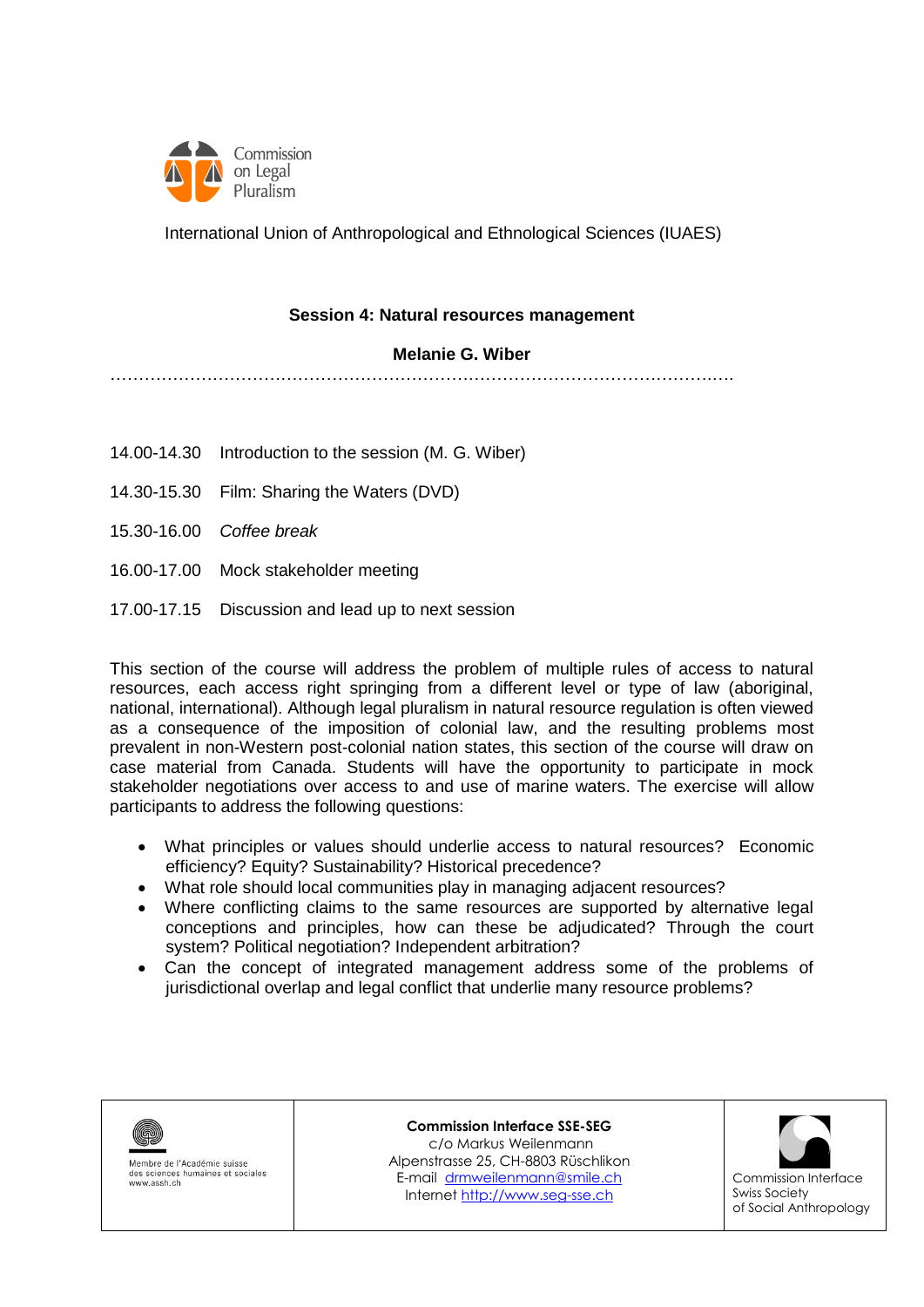

#### **Literature**

*Basic texts:*

- Wiber, Melanie G., and Julia Kennedy. 2001. Impossible dreams: Reforming fisheries management in the Canadian Maritimes after the Marshall decision. *Law and Anthropology* 11:282-297.
- Wiber, Melanie G., and Maria Recchia. 2009. "Calling for integrated management of Saint John Harbour. Proceedings of the 8th Bay of Fundy Ecological Partnership Science Workshop," Acadia University, Wolfville, N.S., May 26-29.
- Wiber, Melanie G. 2005. "Mobile law and globalism: Epistemic communities versus community-based innovation in the fisheries sector," in *Mobile people, mobile law. Expanding legal relations in a contracting world*. Edited by Franz von Benda-Beckmann, Keebet von Benda-Beckmann, and Anne Griffiths, pp. 131-151. Aldershot and Burlington: Ashgate.

#### *Background readings*:

Students are encouraged to examine several international conventions that are relevant to the case study area, including:

United Nations Convention on Biological Diversity 2000 (see [http://www.cbd.int/convention/convention.shtml\)](http://www.cbd.int/convention/convention.shtml)

United Nations Convention on the Law of the Sea (see [http://www.un.org/Depts/los/convention\\_agreements/texts/unclos/UNCLOS-TOC.htm\)](http://www.un.org/Depts/los/convention_agreements/texts/unclos/UNCLOS-TOC.htm) Especially Art. 22, Art. 41 and all of Section 3.

United Nations International Maritimes Organization (IMO) Convention on the International Regulations for Preventing Collisions at Sea, 1972 (COLREGs) (see [http://www.imo.org/\)](http://www.imo.org/). Especially Rule 10, regulations concerning traffic separation schemes.

A quick look at the Port Reform Toolkit

(see [http://www.ppiaf.org/documents/toolkits/Portoolkit/Toolkit/index.html\)](http://www.ppiaf.org/documents/toolkits/Portoolkit/Toolkit/index.html) will also give students some background on the complexities of port management.



Membre de l'Académie suisse des sciences humaines et sociales www.assh.ch

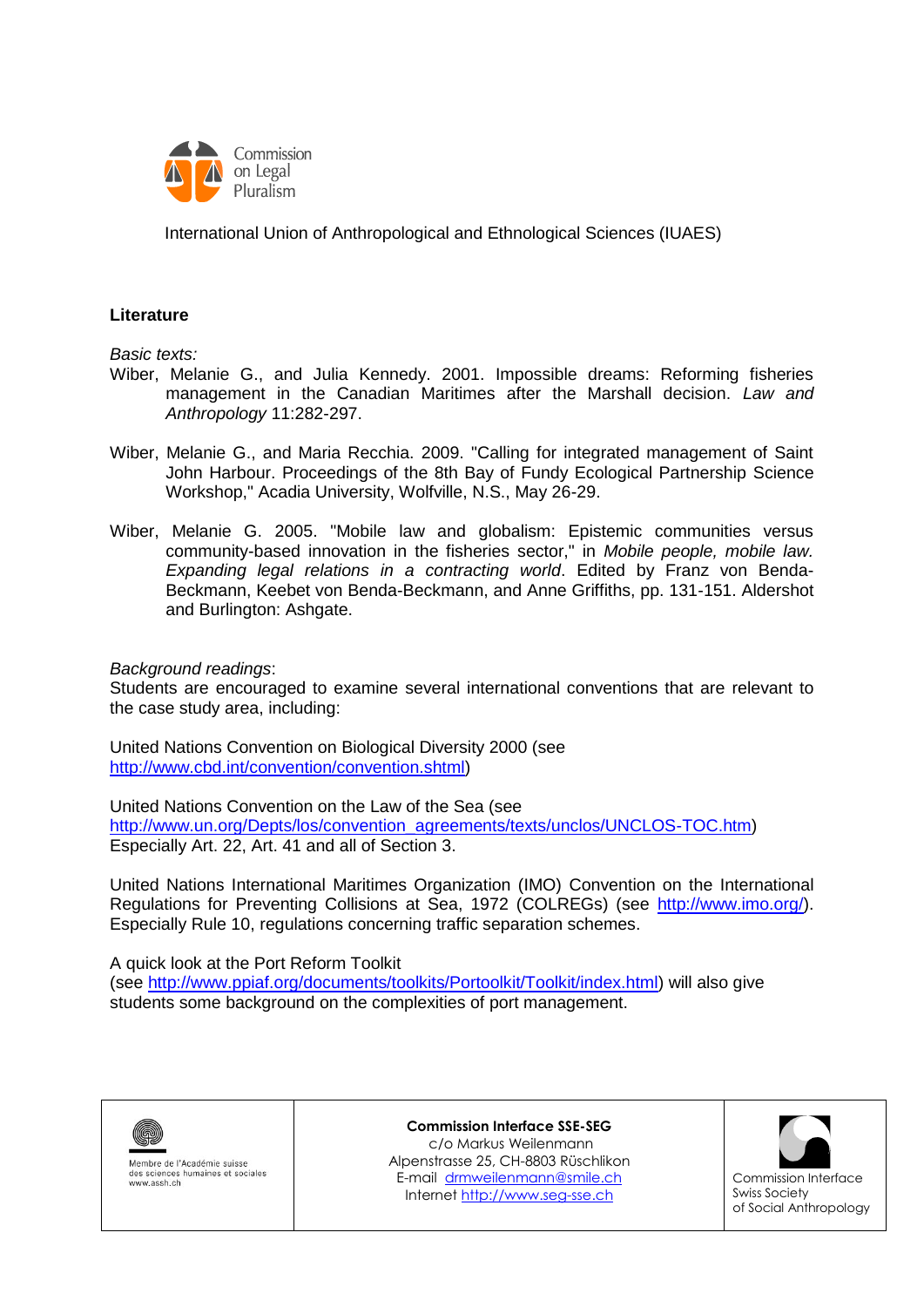

### **FRIDAY, 28 AUGUST, 2009**

#### **Session 5: Law and religion**

#### **Bertram Turner**

.................................................................................................................................................... ...

- 09.00-09.30 Introduction to the course session (B. Turner)
- 9.30-10.30 Formation of four discussion groups each of which will deal with one of the four main fields
- 10.30-11.00 *Coffee break*
- 11.00-12.00 Presentation and discussion of the remarks and comments the four discussion groups have worked out on the main fields
- 12.00-12.15 Conclusion and lead up to the next session

This course section will address the changing arenas within which law and religion intersect and will explore how this entanglement affects plural legal configurations. Many of the issues involved such as the role of religion and religious law in the emergence of conflict and its potential contribution to the management of conflict, the transfer of normative effects of religion through migration flows, the attempts by states either to give effect to religious law or to suppress it, are far from being new. However, these issues have become increasingly important with respect to normative ordering and the social working of law in the context of ongoing processes of globalization and transnationalization. Furthermore, the central differentiation between the role of religion and the role of religious law will be discussed in the course emphasizing the various dimensions of their encounter with other normative registers.

The introduction to the session will address some of the main fields of legal religious entanglements such as:

- Transnational religious activism, religious movements and faith-based organizations
- Migration and transnational mobility (incl. cultural diversity)



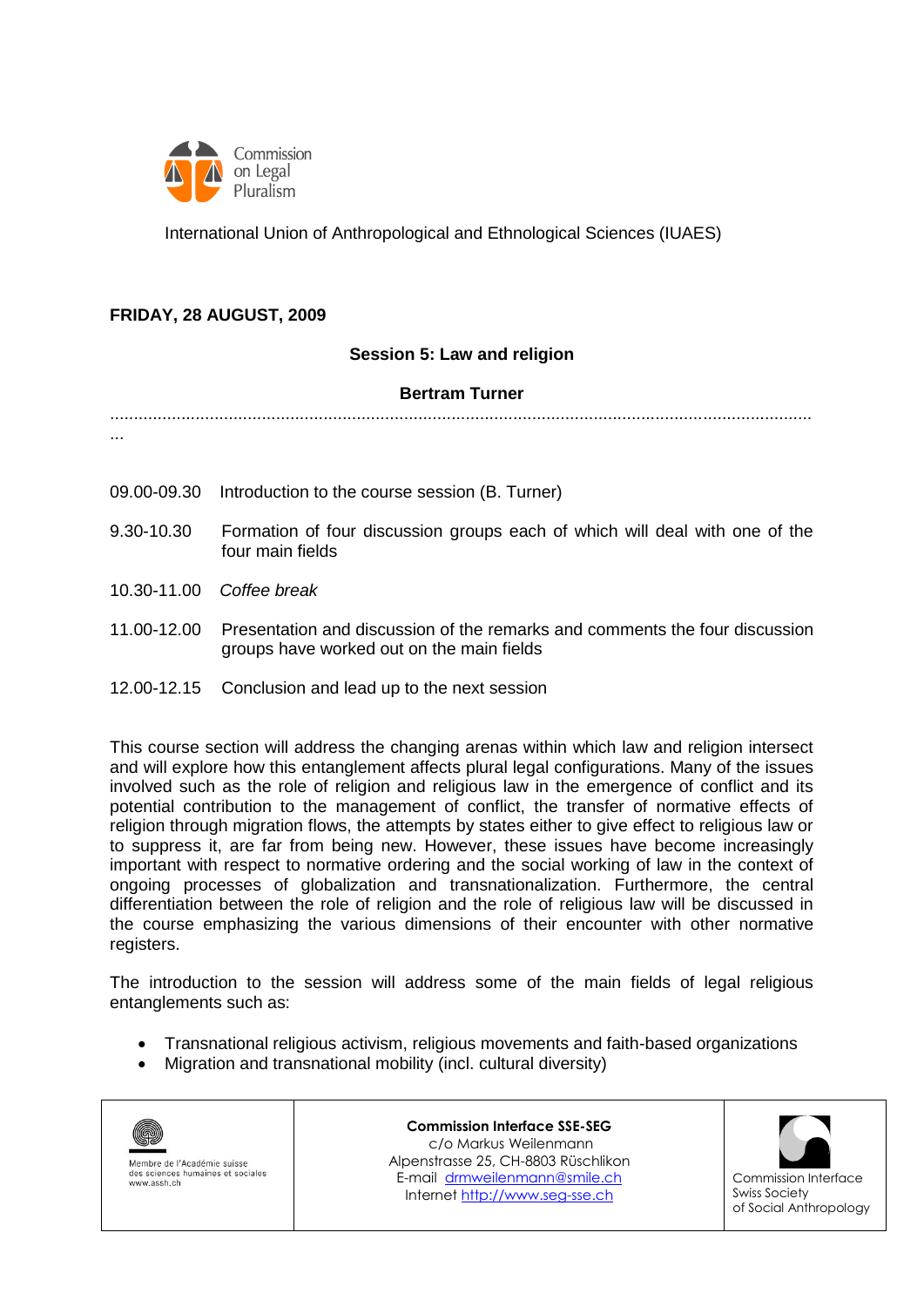

- Development cooperation and global economy (incl. natural resources)
- Disputing and conflict (family law, human rights, reconciliation councils and restorative justice)

These main fields will be further discussed on the basis of the course reading. In order to do so the course will be divided up in smaller groups. The results will be afterwards presented to the plenary. The concluding discussion will include the question how these various fields are related to each other.

#### **Literature**

#### *Basic text*:

Turner, Bertram, and Thomas G. Kirsch. 2009. "Law and religion in permutation of order: An introduction," in *Permutations of order. Religion and law as contested sovereignties*. Edited by Thomas G. Kirsch and Bertram Turner, pp. 1-24. Farnham and Burlington: Ashgate.

#### *Background readings*:

- Bowen, John R. 2005. "The place of religions in modern nations and states," in *Religions in practice. An approach to the anthropology of religion*. Edited by John R. Bowen, pp. 249-270. Boston, New York, San Francisco et al.: Pearson Education.
- Hadley, Michael L. 2006. "Spiritual foundation of restorative justice," in *Handbook of restorative justice*. Edited by Dennix Sullivan and Larry Tifft, pp. 174-187. London et al.: Routledge.

#### *Further recommendations*:

Barzilai, Gad. Editor. 2007. *Law and religion*. Aldershot: Ashgate.

- Berman, Harod J. 1993. *Faith and order: The reconciliation of law and religion*. Atlanta: The Scholars Press.
- Berman, Harod J. 2005. "Faith and law in a multicultural world," in *Religion in global civil society*. Edited by Mark Juergensmeyer, pp. 69-89. Oxford: Oxford University Press.
- Clarke, Peter B. Editor. 2009. *The Oxford handbook of the sociology of religion*. Oxford: Oxford University Press.



Membre de l'Académie suisse des sciences humaines et sociales www.assh.ch

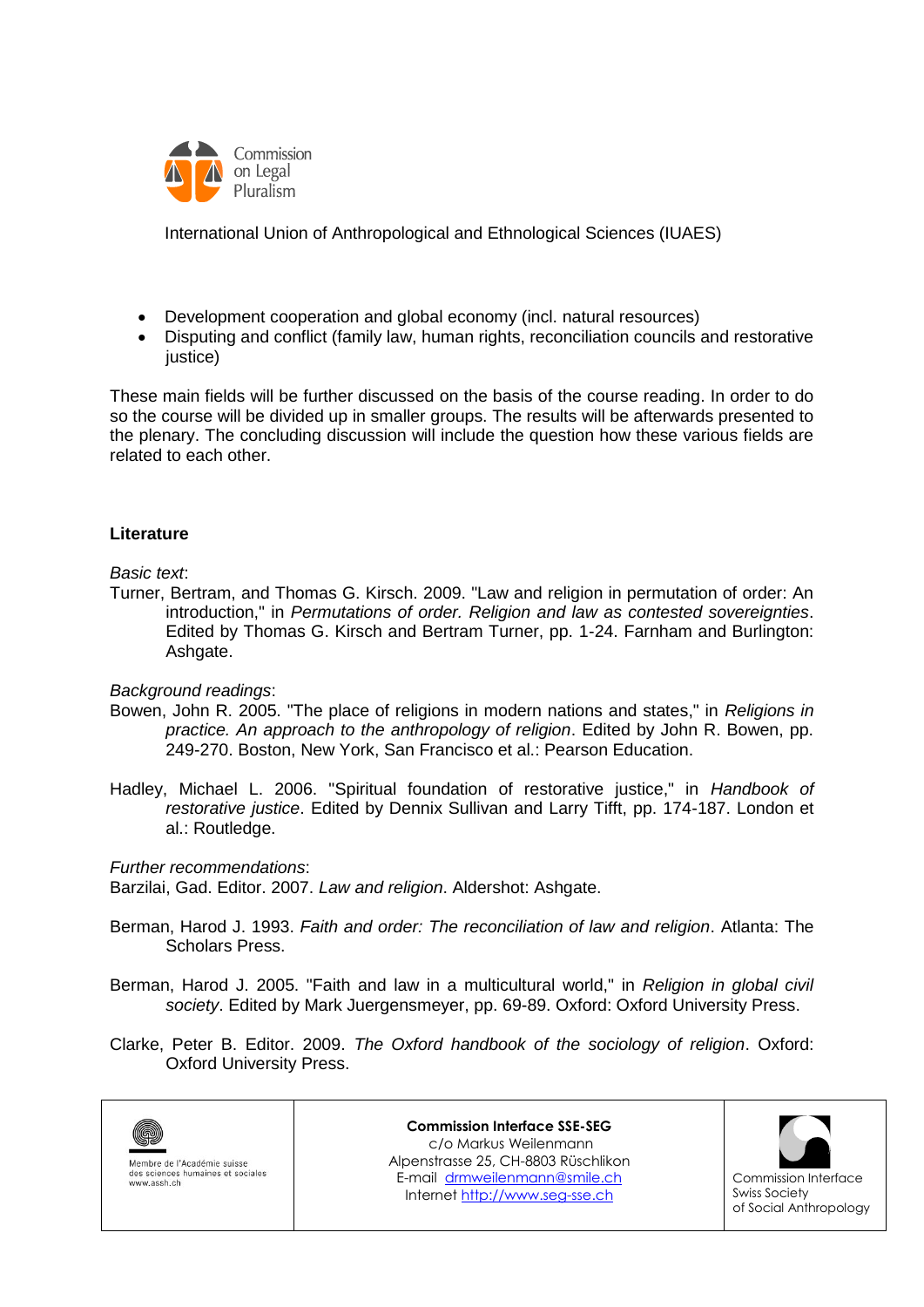

Especially Chapters 8-10, 18, 21-28, 35, 45, 49.

- Coffey, Joseph I., and Charles Matthewes. Editors. 2002. *Religion, law, and the role of force: A study of their influence on conflict and on conflict resolution*. Ardsley, NY: Transnational Publications.
- Day, Abby. Editor. 2008. *Religion and the individual: Belief, practice, identity*. Aldershot: Ashgate.
- Eisenstadt, Shmuel. 2007. "The resurgence of religious movements in processes of globalization – beyond the end of history or the clash of civilizations," in *Democracy and human rights in multicultural societies*. Edited by Matthias Koenig and Paul de Guchteneire, pp. 239-250. Aldershot: Ashgate.
- Esposito, John L., and Michael Watson. Editors. 2000. *Religion and global order*. Cardiff: University of Wales Press.
- Hadley, Michael. Editor. 2001. *The spiritual roots of restorative justice*. New York: New York University Press.
- Herbert, David. 2003. *Religion and civil society. Rethinking public religion in the contemporary world*. Aldershot: Ashgate.
- Juergensmeyer, Mark. Editor. 2005. *Religion in global civil society*. Oxford: Oxford University Press.
- Lucas, Phillip C., and Thomas Robbins. Editors. 2004. *New religious movements in the twenty-first century: Legal, political, and social challenges in a global perspective*. New York: Routledge.
- Mehdi, Rubya, Hanne Petersen, Erik Reenberg Sand, and Gordon R. Woodman. Editors. 2008. *Law and religion in multicultural societies*. Copenhagen: DJØF Publishing.
- Tyndale, Wendy R. Editor. 2006. *Visions of development: Faith-based initiatives*. Aldershot: Ashgate.
- Woodman, Gordon R. 2007. "The possibilities of co-existence of religious laws with other laws," in *Law and religion in multicultural societies*. Edited by Rubya Mehdi, Hanne



Membre de l'Académie suisse des sciences humaines et sociales www.assh.ch

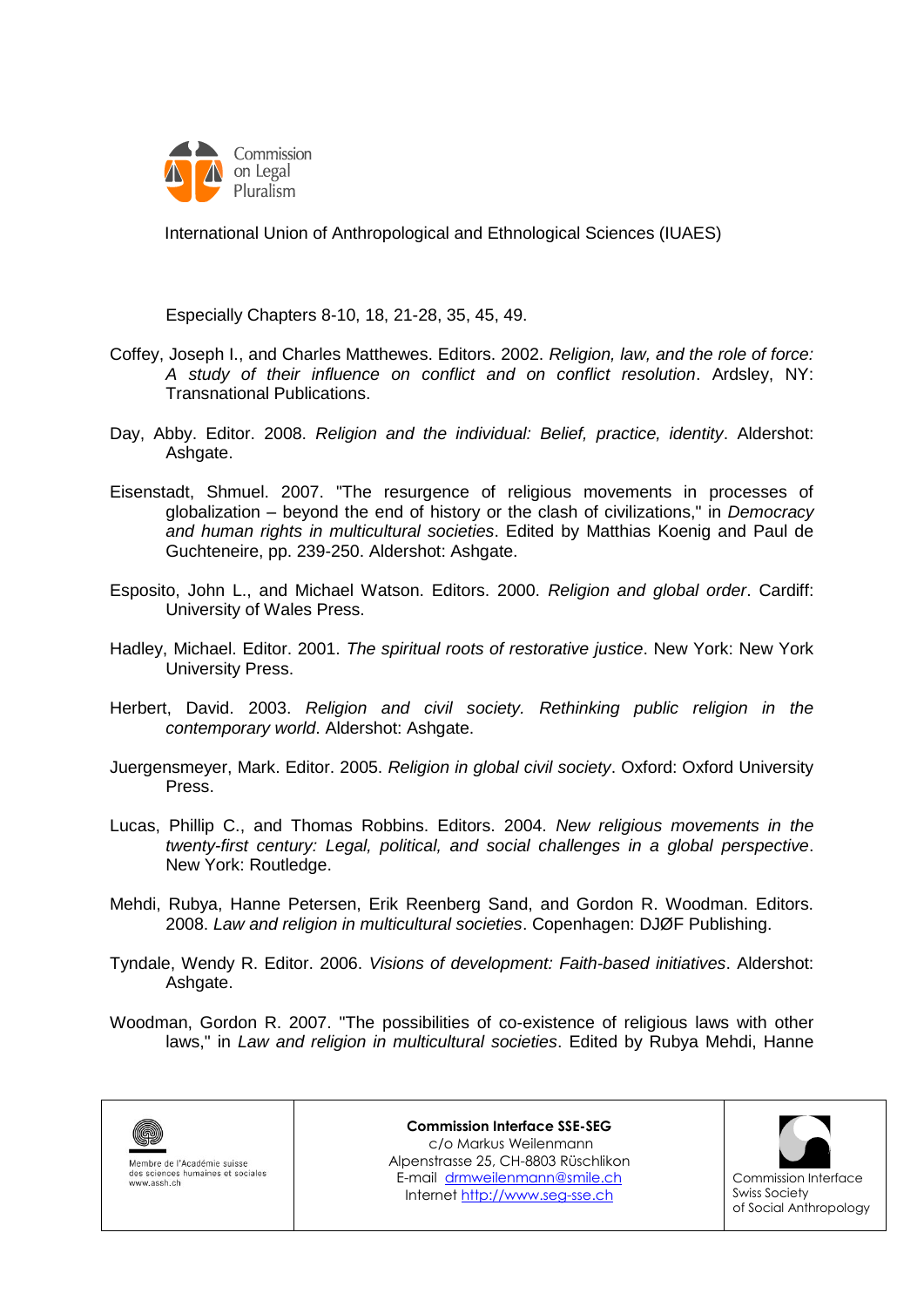

Petersen, Erik Reenberg Sand, and Gordon R. Woodman, pp. 7-22. Copenhagen: DJØF Publishing.

### **Session 6: Field trip (in the afternoon)**

Visit of the Durrenmatt Museum in Neuchâtel



Membre de l'Académie suisse<br>des sciences humaines et sociales<br>www.assh.ch

**Commission Interface SSE-SEG**

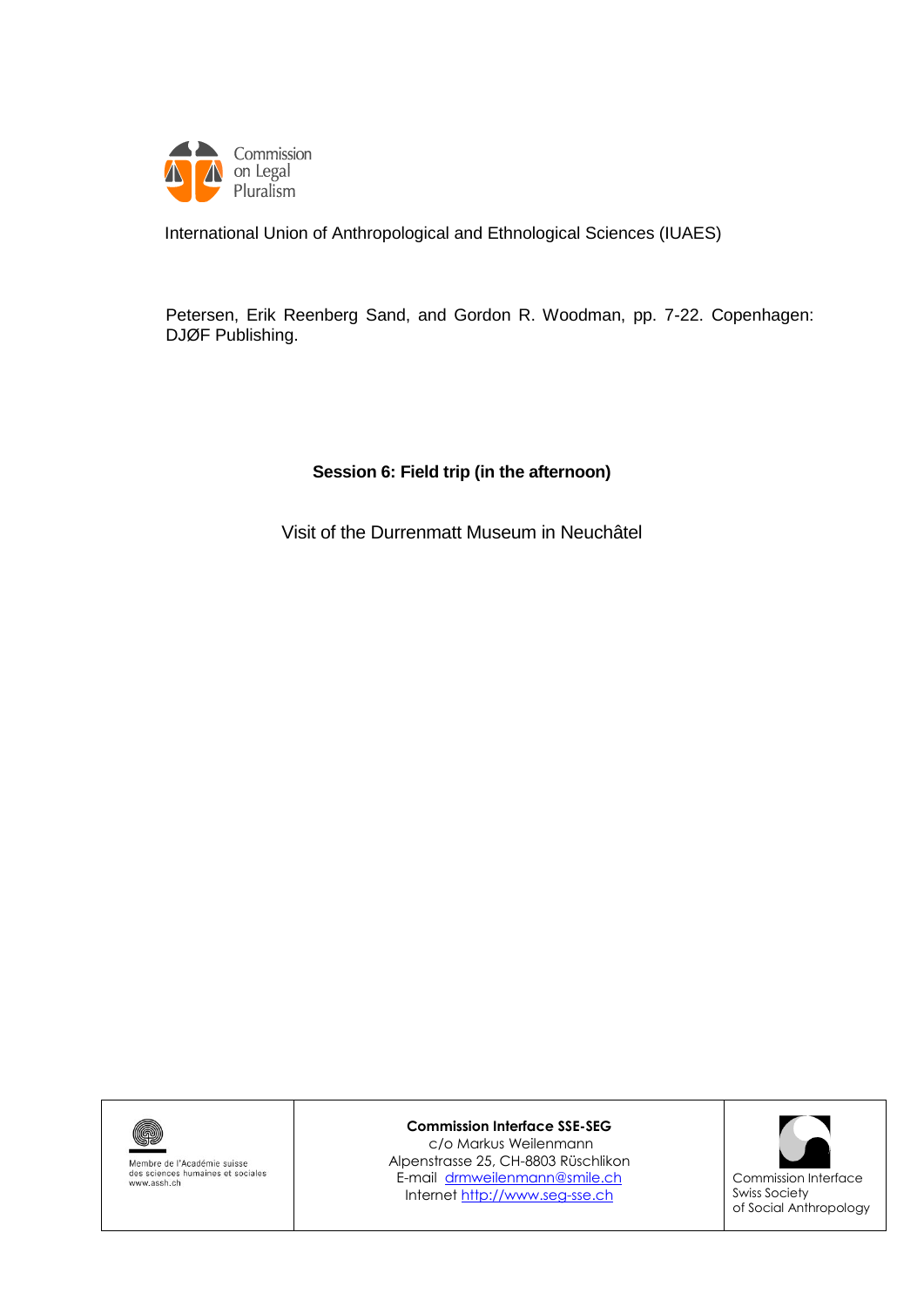

#### **SATURDAY, 29 AUGUST, 2009**

#### **Session 7: Gendered perspectives on law**

#### **Anne Griffiths and Julie Stewart**

- 09.00-09.30 Introduction to the course session (A. Griffiths and J. Stewart)
- 9.30-10.30 Formation of small groups to explore sex and gender perspectives in the construction of the social identities of women and men. (An exercise will be provided.\*)
- 10.30-11.00 *Coffee break*
- 11.00-12.00 The group as a whole will explore connections between gendered social dynamics and law through a discussion on the set readings.
- 12.00-13.00 Participants will apply a gendered approach to legal pluralism to a topic of their choice

#### **\*Exercise:**

#### **SEX AND GENDER ANALYSIS - BASED ON YOUR OWN PERSONAL EXPERIENTIAL DATA**

In doing the exercise you will need to cast your mind back to your childhood, adolescence, or to your own family or community based experiences. You might, also, find that you can recollect the experiential data from your own experience as a parent/grandparent.

- 1 (a) Are there games or toys that perceived as more appropriate for young boys than for young girls? Can young girls participate in these games or play with such toys? Repeat the exercise for small girls and for boys" participation in those games and playing with such toys?
	- (b) Are there traditional tales, "fairy" stories, legends, books, drawings that depict males and females differently and emphasise male/female characteristics? If so what are these and how are males and females differently portrayed?



Membre de l'Académie suisse des sciences humaines et sociales www.assh.ch

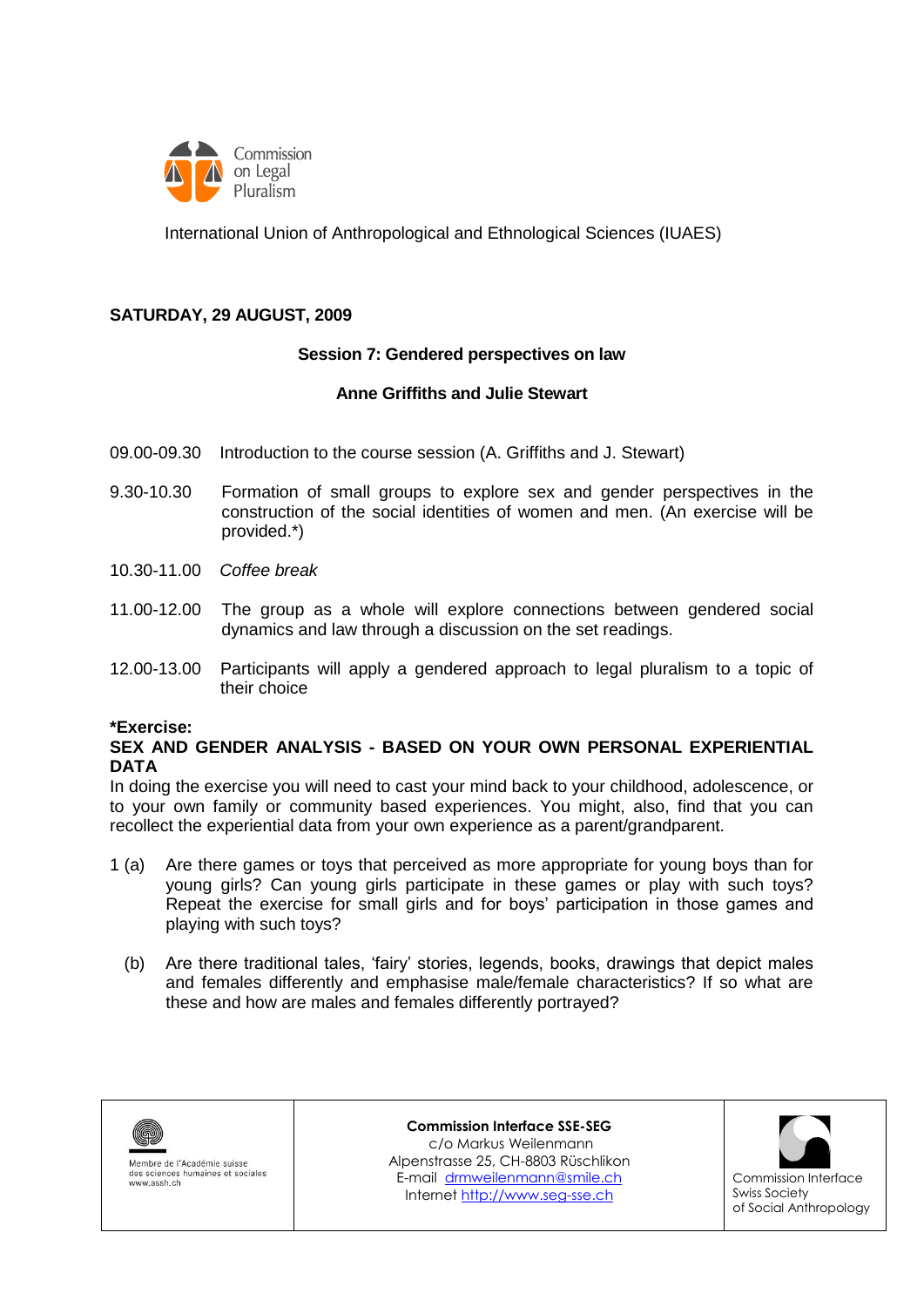

- 2 (a) Are there chores or tasks, around the home or in relation to family farming or other activities that are regarded as being appropriate for male or female family members regardless of age? Briefly describe them.
	- (b) Are there occupations and income related activities that indicate gendered preferences or assignments.
- 3 (a) Are there cultural and social activities, sports that are reserved or preferred for adolescent males? Can adolescent females participate in these activities? Repeat the exercise for adolescent females and also for adolescent boys" participation in those games?
	- (b) Are there restrictions on the social activities of male adolescents and female adolescents and if so what are they? What, if any, reasons are given for these restrictions?
- 4 (a) Are there media materials (where appropriate including TV, radio etc, movies, magazines) that depict males and females differently and emphasise male/female characteristics? If so what are these and how are males and females differently portrayed?
	- (b) Do males and females dress and groom themselves differently in the situations indicated below and if so how: Boardroom meeting Appearing in court as a legal representative Wedding

The course as a whole focuses on the importance of socio-legal perspectives in legal studies and on the study of legal pluralism as a means of advancing our understanding of how legal institutions can be improved to achieve social justice. This session explores the gendered dimensions of law and its impact on women"s and men"s access to and utilization of legal institutions. It examines how gender is socially and legally constructed and the consequences that this has for people"s, especially women"s, use of legal rights.

This session aims to examine:

- How sex and gender underpin the construction of everyday social life
- The impact that this has on the private and public dimensions of the world in which women and men operate, e.g. family, workplace, income, generating activities etc.

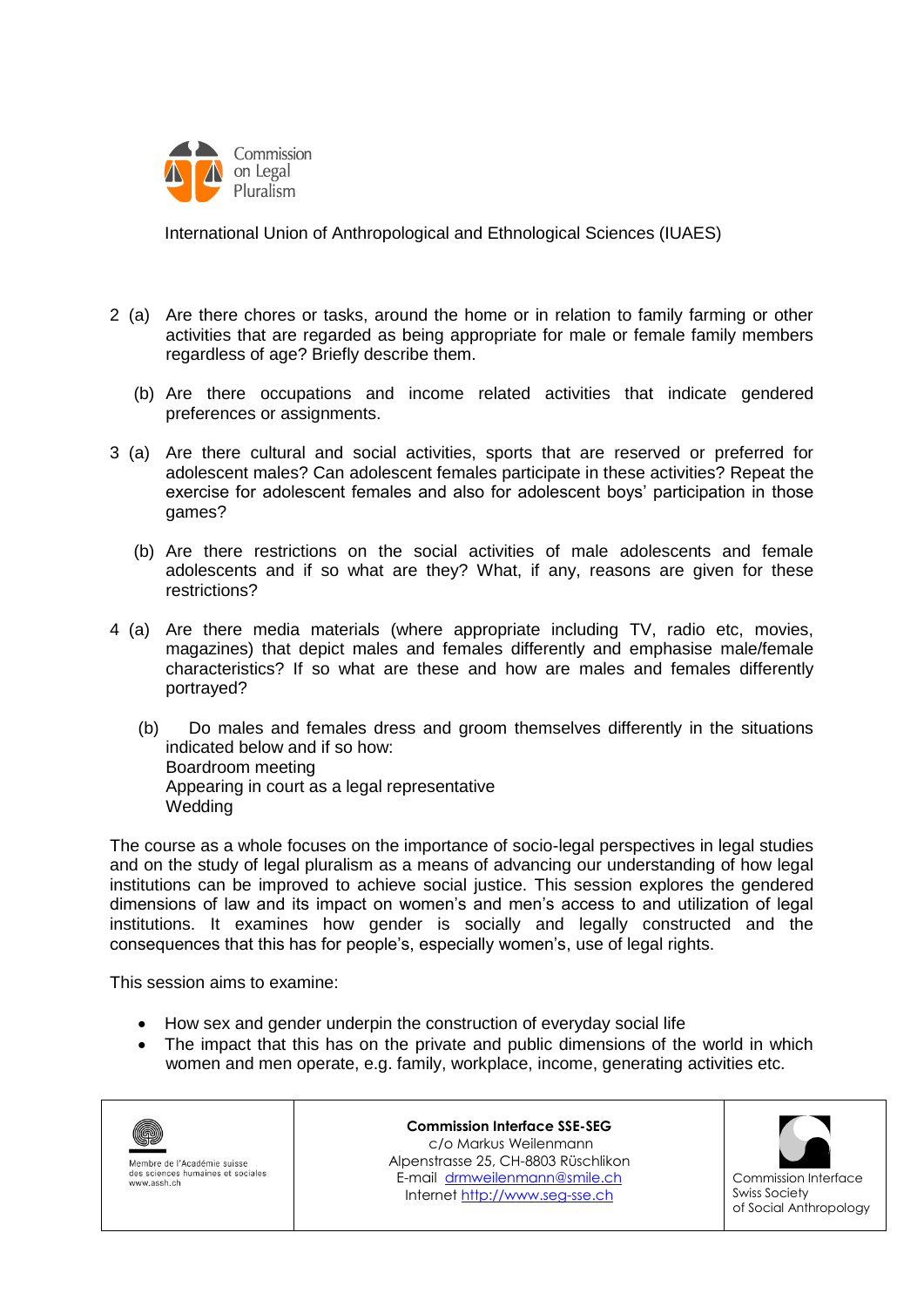

- The ways in which the gendered dimensions of social life are integrated into law in its multiple forms – in both weak and strong legal pluralism, and at multiple levels – local, national and transnational
- The potential problems and conflicts that such integration may create in terms of law and policy formulation/implementation
- The effect of the above on power and how it manifests itself in male/female relationships, including access to resources and law and legal rights, and
- The importance of factoring gender analysis into policy making, law and legal pluralism.

### **Literature**

*Basic texts:*

- Stewart, Ann 2000. "The contribution of feminist legal scholarship to the "rights approach to development"," in *Law in its social setting: Gender, law and social justice*. Edited by Ann Stewart, pp. 3-18. London: Blackstone.
- Stewart, Julie, and Amy Tsanga. 2007. "The widows and female child"s portion: The twisted path to partial equality for widows and daughters under customary law in Zimbabwe," in *Human rights, plural legalities and gendered realities: Paths are made by walking*. Edited by Anne Hellum, Julie Stewart, Shaheen Sardar Ali, and Amy Tsanga, pp. 407-436. Harare: Weaver Press.
- Griffiths, Anne 2007. "Making gender visible in law: Kwena women"s access to power and resources," in *Human rights, plural legalities and gendered realities: Paths are made by walking*. Edited by Anne Hellum, Julie Stewart, Shaheen Sardar Ali, and Amy Tsanga, pp. 139-163. Harare: Weaver Press.

#### *Background readings*:

These are short readings so there are three of these that serve as background to the session and discussions.

- El-Bushra, Judy 2000. "Rethinking gender and development practice for the twenty-first century," in *Gender in the twenty-first century*. Edited by Caroline Sweetman. London: Oxfam.
- Sardar Ali, Shaheen 2007. "Interpretative strategies for women's human rights in a plural legal framework: Exploring judicial and state responses to Hudood laws in Pakistan,"

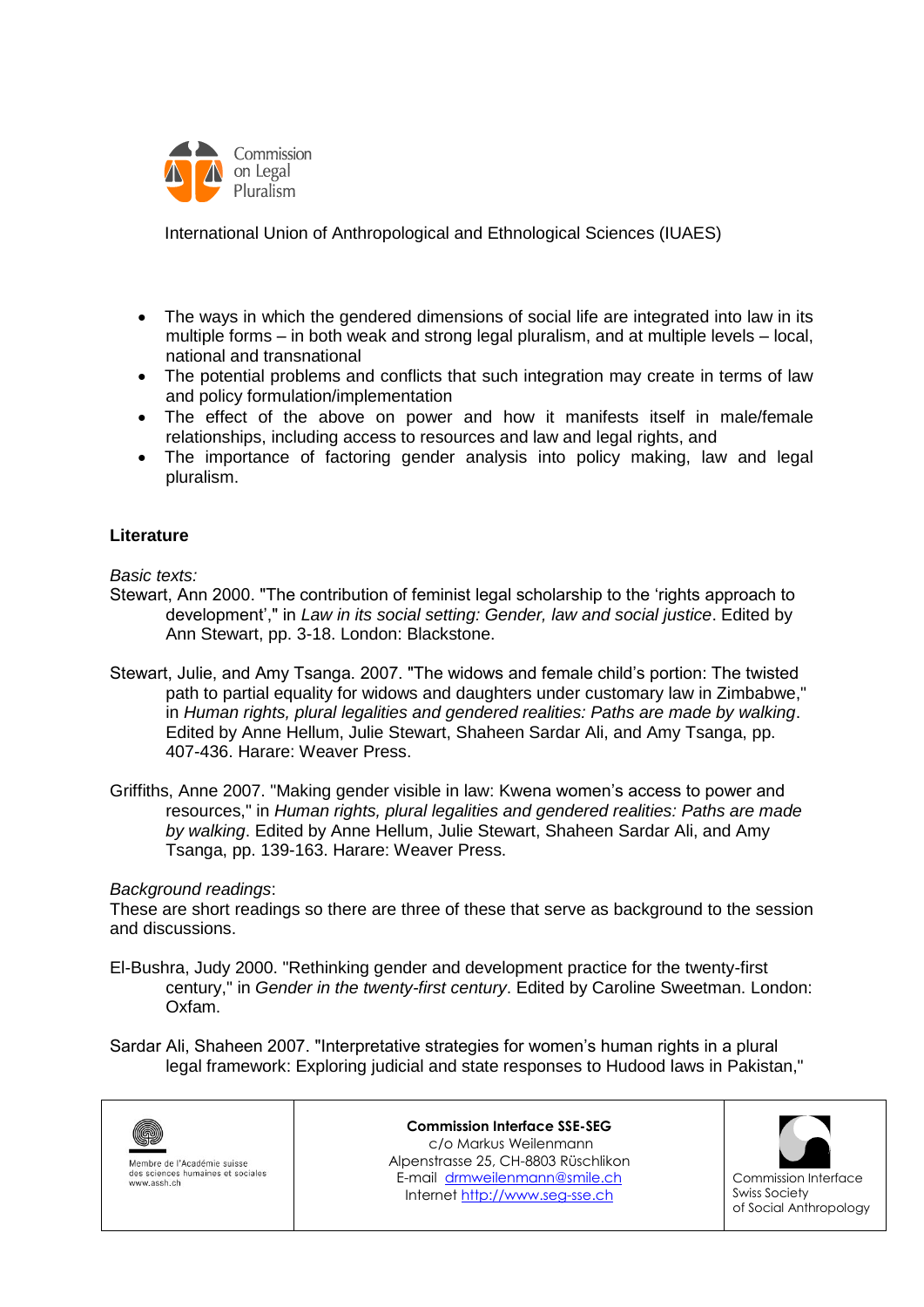

in *Human rights, plural legalities and gendered realities: Paths are made by walking*. Edited by Anne Hellum, Julie Stewart, Shaheen Sadar Ali, and Amy Tsanga. Harare: Weaver Press.

Rao, Aruna, and David Kelleher. 2005. "Is there life after gender mainstreaming?," in *Mainstreaming gender in development: A critical review*. Edited by Fenella Porter and Caroline Sweetman, pp. 57-69. Oxford: Oxfam.



Membre de l'Académie suisse<br>des sciences humaines et sociales www.assh.ch

#### **Commission Interface SSE-SEG**

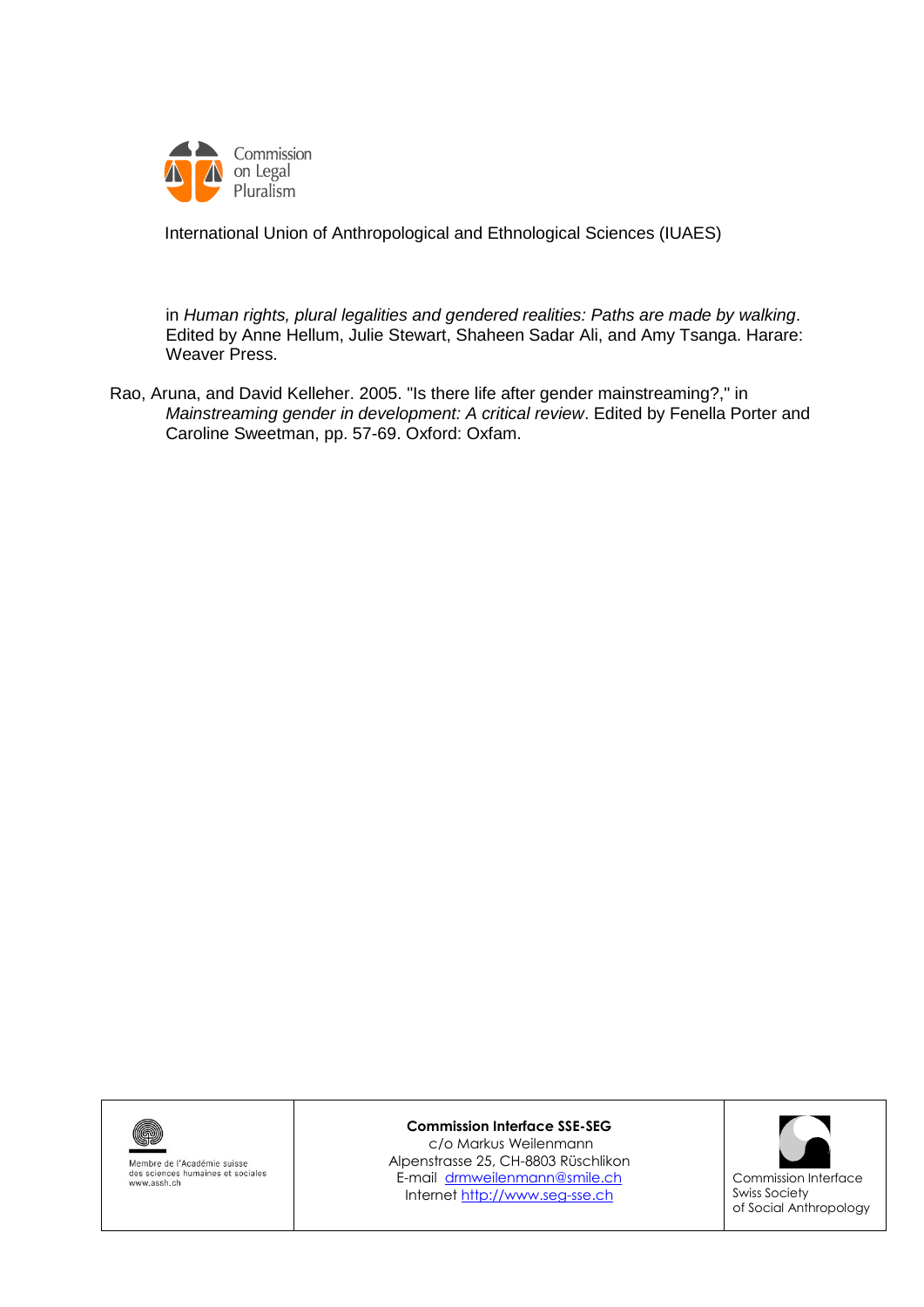

#### **Session 8: Justice**

#### **Susanne Brandtstädter**

- 14.00-14.30 Introduction to the session (S. Brandtstädter)
- 14.30-15.30 Exploration of the problem of justice by focussing on the readings. This will involve a joint definition of key issues, group work, collective presentations, and a general discussion
- 15.30-16.00 *Coffee break*
- 16.00-17.15 Group work, collective presentations, general discussion, and lead up to next session

This session proposes to explore justice as a social process and political commitment that emerges in the "gap" between law and common morality, between promises of citizenship and experienced inequality and violence. The readings help us to problematize the often assumed equivalence between justice and the "rule of law" (where obtaining justice is seen mostly as a question of "access"), and thereby also to problematize prevalent explanations for certain types of "uncivil" and/or "illegal" actions (e.g., "traditional culture"). The session will present justice as a "semiautonomous" discourse and social field (Moore), formed in interaction with those of law, morality, and citizenship. It provides insight into situations where justice might be sought by recourse to illegal means, where "the rule of law" does not redress inequalities of citizenship and elides the everyday violence experienced by those at the margins of "civil society". The discussion will focus on questions such as

- How should justice be defined and on what kind of justice can the "rule of law" be based? How does that link to the (often politicised) issue of a common morality?
- How do we account for (cultural, economic, political) inequality under the "rule of law", based on an assumption of citizen equality? Does justice provide a field where differences of experience, elided under the "rule of law", can manifest themselves?
- Can justice be a more promising concept than "common morality" or "common values" to achieve social integration? Or is the demand for justice, in contrast, intrinsically adversarial to "order"? In how far is "the rule of law" dependent on social integration?
- In what way is citizenship, as a historical concept and a particular experience, reflected in the boundaries between justice, law, and illegal action? How can this



Membre de l'Académie suisse des sciences humaines et sociales www.assh.ch